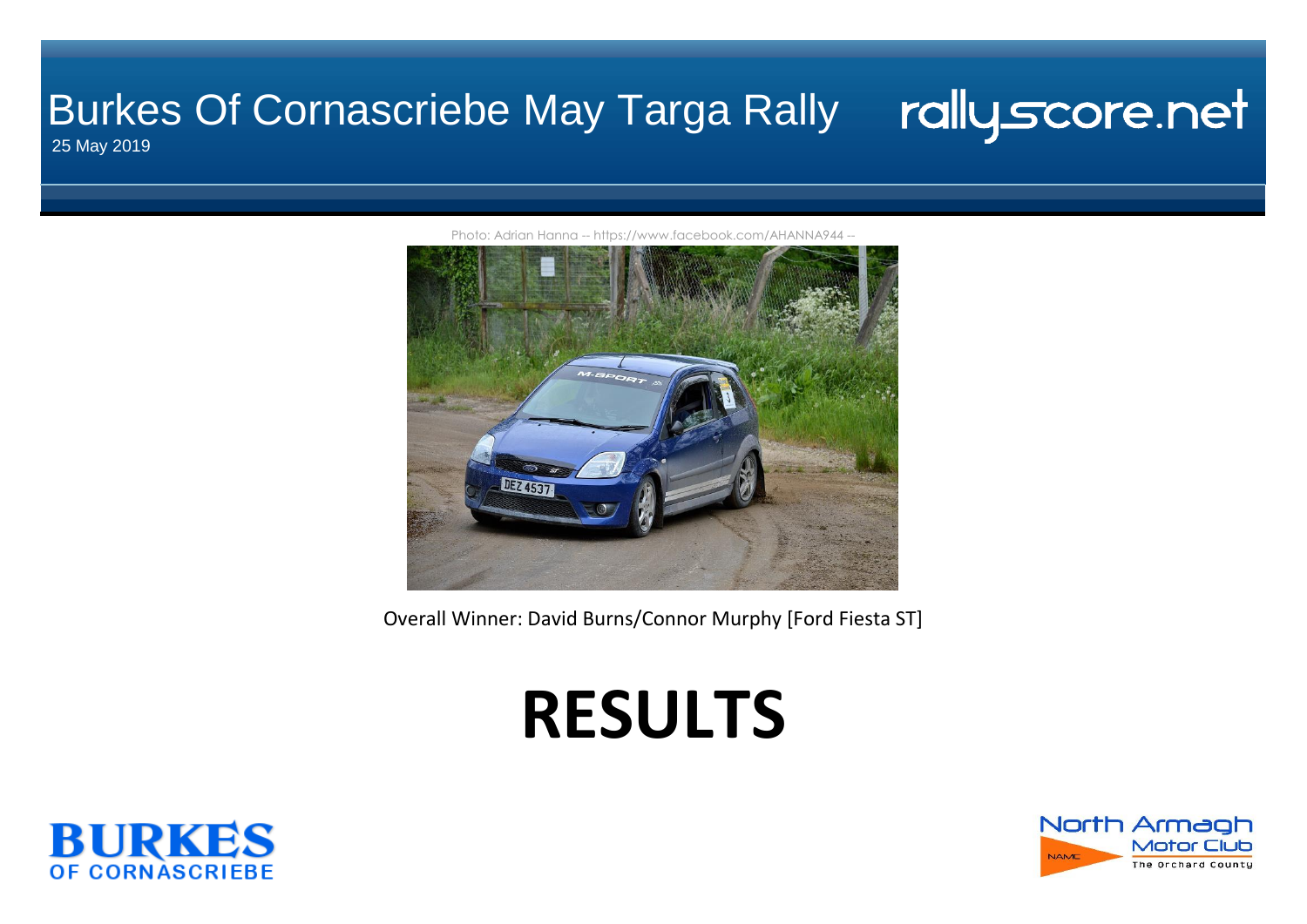|                |                | <b>Official Final Classification</b> |                          |                       |                |              |          |              |
|----------------|----------------|--------------------------------------|--------------------------|-----------------------|----------------|--------------|----------|--------------|
| Pos            |                | Num Driver                           | Navigator                | Car                   | <b>Class</b>   | <b>Total</b> | Gap lead | Gap previous |
| $\mathbf{1}$   | 3              | <b>David Burns</b>                   | <b>Connor Murphy</b>     | Ford Fiesta ST        | $\mathbf{1}$   | 22:43        |          |              |
| $\overline{2}$ | 24             | Angus Johnson                        | Dion Coyle               | Mazda MX-5            | 4              | 23:27        | 0:44     | 0:44         |
| 3              | 27             | <b>Stuart Annesley</b>               | Stephen Jess             | Mazda MX-5            | 4              | 23:28        | 0:45     | 0:01         |
| $\overline{4}$ | 56             | <b>Chris Hillis</b>                  | <b>Thomas Hutchinson</b> | Mazda MX-5            | $\overline{4}$ | 23:48        | 1:05     | 0:20         |
| 5              | 5              | Dermot Carnegie                      | Mark Fitzsimon           | <b>Ford Escort</b>    | $\overline{2}$ | 23:49        | 1:06     | 0:01         |
| 6              | 23             | Martin Loughran                      | Charlie Conway           | Mazda MX-5            | $\overline{2}$ | 23:50        | 1:07     | 0:01         |
| $\overline{7}$ | 15             | Adam Brogan                          | Mark Brogan              | Mazda MX-5            | 4              | 23:52        | 1:09     | 0:02         |
| 8              | 11             | <b>Trevor Ferguson</b>               | Raymond Donaldson        | Mazda MX-5            | $\overline{2}$ | 23:55        | 1:12     | 0:03         |
| 9              | 51             | <b>Ronan Cox</b>                     | Joe O'Neill              | Ford Ka               | 5              | 23:56        | 1:13     | 0:01         |
| 10             | 31             | <b>Matthew Walker</b>                | <b>Ronald Walker</b>     | Mazda MX-5            | 4              | 23:57        | 1:14     | 0:01         |
| 11             | 34             | Jordan Hone                          | Paul Hone                | Nissan Micra          | 3              | 24:04        | 1:21     | 0:07         |
| 12             | 10             | Norman Ferguson                      | <b>Brendan Mooney</b>    | Peugeot 106           | $\mathbf{1}$   | 24:09        | 1:26     | 0:05         |
| 13             | 26             | <b>Robert Haslett</b>                | <b>Peter Haslett</b>     | <b>Toyota Yaris</b>   | 3              | 24:15        | 1:32     | 0:06         |
| 14             | $\overline{7}$ | Frank Lenehan                        | <b>Tim Faulkner</b>      | <b>Toyota Starlet</b> | $\mathbf{1}$   | 24:16        | 1:33     | 0:01         |
| 15             | 41             | Harry Barr                           | Ciaran McCaughey         | Mazda MX-5            | 6              | 24:21        | 1:38     | 0:05         |
| 16             | 30             | <b>Gordon McCready</b>               | <b>Rory Mallon</b>       | Toyota MR2            | $\overline{4}$ | 24:25        | 1:42     | 0:04         |
| 17             | 20             | <b>Gareth Miller</b>                 | Walter Acheson           | Mazda MX-5            | 4              | 24:37        | 1:54     | 0:12         |
| 18             | 48             | Michael Faloon                       | Ronnie Hunter            | Mazda MX-5            | 6              | 24:45        | 2:02     | 0:08         |
| 19             | 21             | Neil Fletcher                        | Rebecca Fletcher         | Ford Escort           | 4              | 24:45        | 2:02     | 0:00         |
| 20             | 17             | <b>Darrell Burns</b>                 | <b>Norman Burns</b>      | <b>Ford Fiesta</b>    | 3              | 24:46        | 2:03     | 0:01         |
| 21             | 28             | <b>Eric McIvor</b>                   | <b>Suzanne McIvor</b>    | Mazda MX-5            | 4              | 24:53        | 2:10     | 0:07         |
| 22             | 8              | Liam Shaw                            | <b>Conor Shaw</b>        | Mazda MX-5            | $\overline{2}$ | 24:55        | 2:12     | 0:02         |
| 23             | 37             | Leslie Hawe                          | Alistair Barker          | Mazda MX-5            | 6              | 25:04        | 2:21     | 0:09         |
| 24             | 22             | Damien Quinn                         | Louise Phelan            | Toyota MR2            | $\overline{4}$ | 25:05        | 2:22     | 0:01         |
| 25             | 32             | Robert Robinson                      | Derek Harrison           | Mazda MX-5            | 4              | 25:17        | 2:34     | 0:12         |
| 26             | $\overline{2}$ | Christopher Evans                    | Kevin Fegan              | Toyota MR2            | $\overline{2}$ | 25:26        | 2:43     | 0:09         |
| 27             | 45             | Mark Thompson                        | Kyle Thompson            | Mazda MX-5            | 6              | 25:35        | 2:52     | 0:09         |
| 28             | 29             | Dougie Millar                        | <b>Glenn Millar</b>      | Volkswagen Golf       | 3              | 25:35        | 2:52     | 0:00         |
| 29             | 58             | Robin Cuddy                          | Caleb Cuddy              | Toyota MR2            | 6              | 26:06        | 3:23     | 0:31         |
| 30             | 55             | <b>Eamon Conway</b>                  | <b>Callum Devine</b>     | <b>Renault Megane</b> | 5              | 26:11        | 3:28     | 0:05         |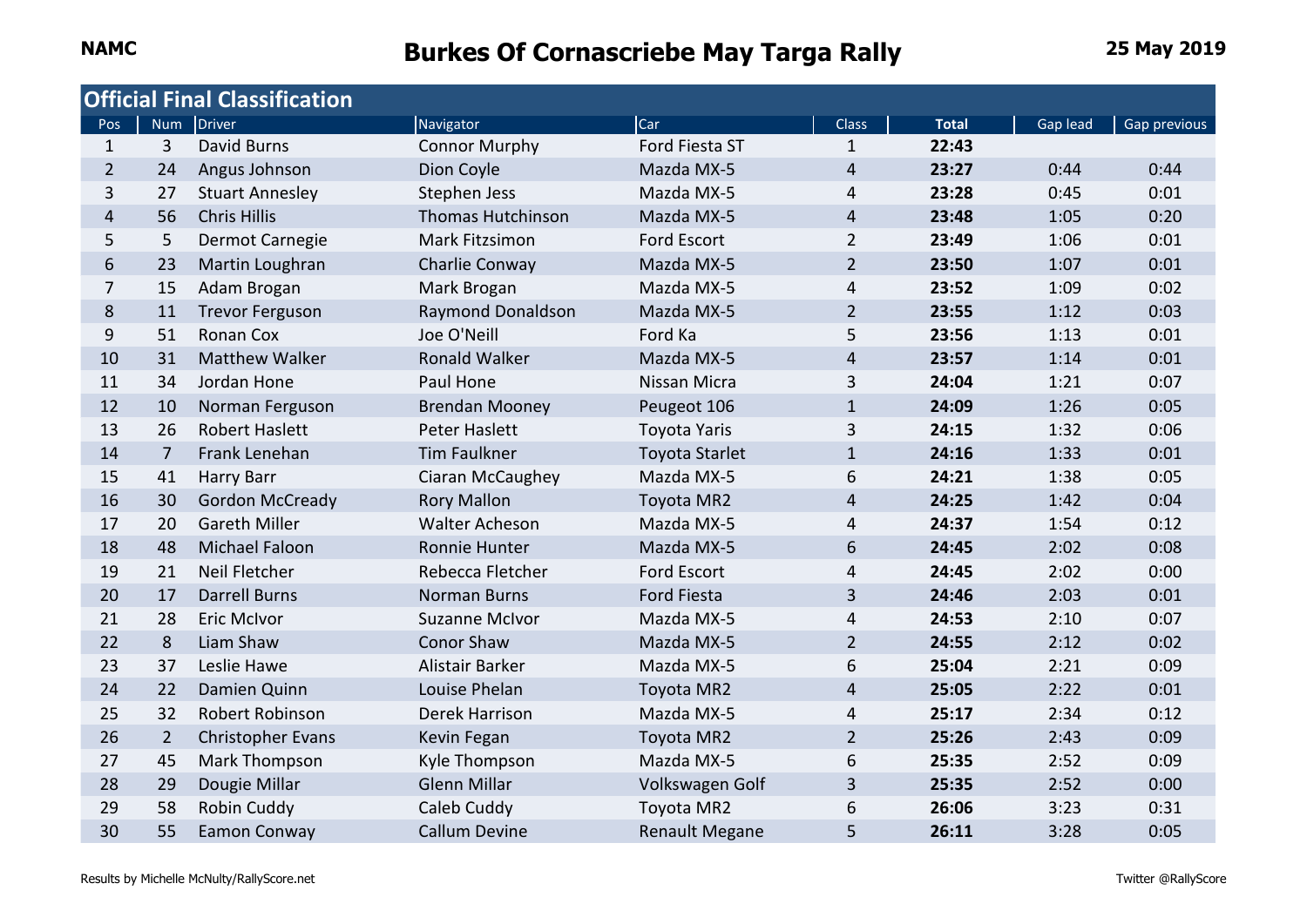|     |            | <b>Official Final Classification - continued</b> |                            |                       |                |              |          |              |
|-----|------------|--------------------------------------------------|----------------------------|-----------------------|----------------|--------------|----------|--------------|
| Pos | <b>Num</b> | Driver                                           | Navigator                  | Car                   | <b>Class</b>   | <b>Total</b> | Gap lead | Gap previous |
| 31  | 49         | Donnan Cleary                                    | Niall McKenna              | Mazda MX-5            | 6              | 26:13        | 3:30     | 0:02         |
| 32  | 35         | <b>Chris Dunne</b>                               | <b>Matty McClurg</b>       | MG <sub>ZR</sub>      | 5              | 26:13        | 3:30     | 0:00         |
| 33  | 52         | Leslie McLean                                    | <b>Matthew Porter</b>      | Mazda MX-5            | 6              | 26:17        | 3:34     | 0:04         |
| 34  | 59         | Ronnie Boyd                                      | <b>Tristan Kelly</b>       | Ford Puma             | 5              | 26:17        | 3:34     | 0:00         |
| 35  | 63         | <b>Martin Hamill</b>                             | <b>Matthew Hamill</b>      | Mazda MX-5            | 6              | 26:29        | 3:46     | 0:12         |
| 36  | 60         | Jonny Watson                                     | <b>Chris McArdle</b>       | Mazda MX-5            | 6              | 26:30        | 3:47     | 0:01         |
| 37  | 39         | Anthony Lyle                                     | Sean McGuigan              | Mazda MX-5            | 6              | 26:37        | 3:54     | 0:07         |
| 38  | 64         | <b>Matthew McGaffin</b>                          | <b>Adam Thompson</b>       | Mazda MX-5            | 6              | 26:42        | 3:59     | 0:05         |
| 39  | 66         | <b>William Cross</b>                             | Samuel McAllister          | Mazda MX-5            | 6              | 26:43        | 4:00     | 0:01         |
| 40  | 40         | <b>Gary Healey</b>                               | <b>Edwin Magowan</b>       | Mazda MX-5            | 6              | 26:44        | 4:01     | 0:01         |
| 41  | 36         | Alastair Hayes                                   | Andrew Robinson            | Mazda MX-5            | 6              | 26:49        | 4:06     | 0:05         |
| 42  | 65         | Hugh O Boyle                                     | Rachel Oboyle              | Mazda MX-5            | 6              | 26:59        | 4:16     | 0:10         |
| 43  | 33         | Rodney McCready                                  | Shiralee McCready          | Mazda MX-5            | 4              | 27:02        | 4:19     | 0:03         |
| 44  | 18         | Ian Howard                                       | <b>Christopher Houston</b> | Mazda MX-5            | 4              | 27:11        | 4:28     | 0:09         |
| 45  | 62         | <b>Conor Crowley</b>                             | Damien Sullivan            | Toyota MR2            | 6              | 27:47        | 5:04     | 0:36         |
| 46  | 44         | <b>Allastair Kerr</b>                            | Jamie Dawson               | Citroën C2 Loeb       | 5              | 27:58        | 5:15     | 0:11         |
| 47  | 61         | <b>Martin McKernan</b>                           | Raymond McKernan           | Mazda MX-5            | 6              | 28:05        | 5:22     | 0:07         |
| 48  | 38         | Mo Downey                                        | Marshal Kennedy            | Mazda MX-5            | 6              | 28:20        | 5:37     | 0:15         |
| 49  | 42         | Sean Cleary                                      | Ruairi O'Neill             | Ford Puma             | 5              | 28:38        | 5:55     | 0:18         |
| 50  | 50         | Lewis Roberts                                    | <b>Gregory Roberts</b>     | Mazda MX-5            | 6              | 28:48        | 6:05     | 0:10         |
| 51  | 25         | <b>Gilmore Magee</b>                             | Mervyn Gregg               | Mazda MX-5            | 4              | 29:20        | 6:37     | 0:32         |
| 52  | 68         | Jack Gilbert                                     | Ivor Lamont                | <b>Ford Fiesta</b>    | 5              | 29:58        | 7:15     | 0:38         |
| 53  | 47         | <b>Dessie Martin</b>                             | <b>Philip Beatty</b>       | <b>Toyota Starlet</b> | 5              | 30:30        | 7:47     | 0:32         |
|     | 53         | Daniel Hamill                                    | <b>Brendan McCann</b>      | Peugeot 106           | 5              | <b>DNF</b>   |          |              |
|     | 16         | <b>Philip Hunter</b>                             | Kim Hunter                 | Toyota MR2            | 4              | <b>DNF</b>   |          |              |
|     | 67         | Jason Stirrup                                    | Niall McKenna              | <b>Toyota MR2</b>     | 6              | <b>DNF</b>   |          |              |
|     | 54         | <b>Robin Pitts</b>                               | <b>Declan McPhilips</b>    | Toyota MR2            | 6              | <b>DNF</b>   |          |              |
|     | 69         | Andrew McGaffin                                  | George Crothers            | Mazda MX-5            | 6              | <b>DNF</b>   |          |              |
|     | 70         | <b>Robert Colvin</b>                             | Ken Smith                  | Mazda MX-5            | 6              | <b>DNF</b>   |          |              |
|     | 14         | <b>Eddie Peterson</b>                            | Patrick O Leary            | Toyota MR2            | $\overline{2}$ | <b>DNF</b>   |          |              |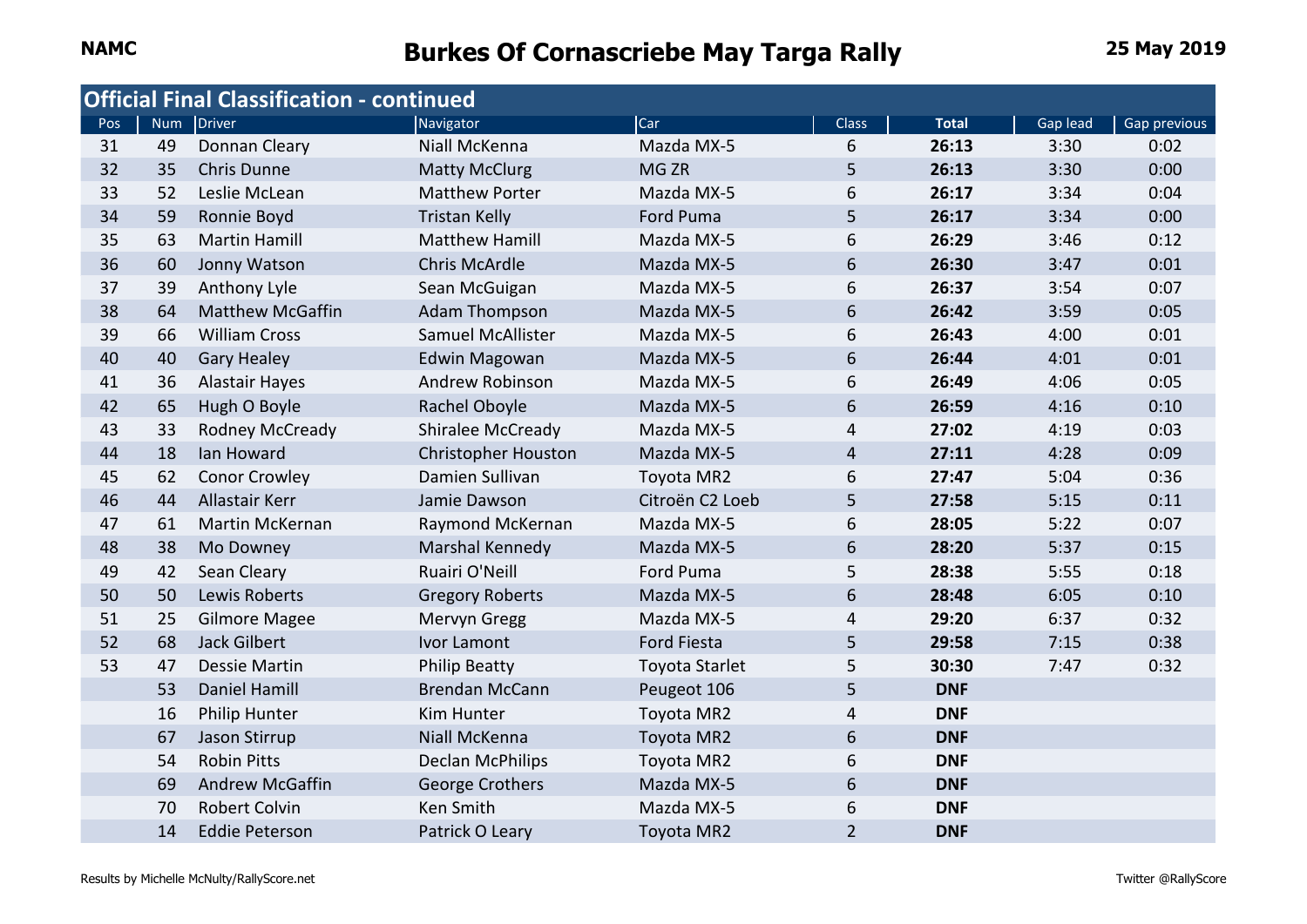|                    |    | <b>Official Final Classification - continued</b> |              |            |              |            |          |              |
|--------------------|----|--------------------------------------------------|--------------|------------|--------------|------------|----------|--------------|
| Pos   Num   Driver |    |                                                  | Navigator    | <b>Car</b> | <b>Class</b> | Total      | Gap lead | Gap previous |
|                    | 19 | Simon Brien                                      | Mike Vaughan | Toyota MR2 |              | <b>DNF</b> |          |              |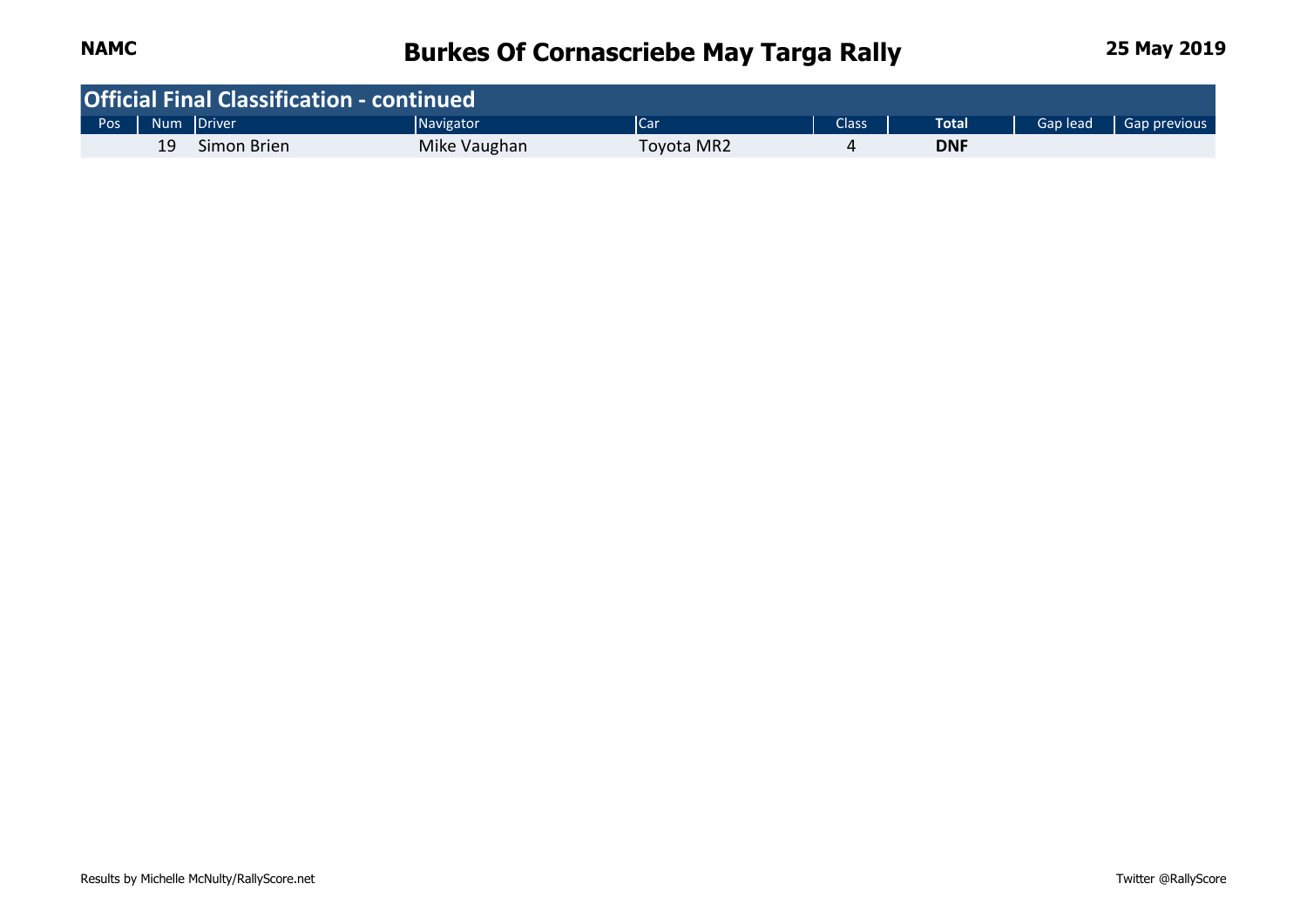|  | Class 1: Masters and Experts, Front Wheel Drive |                       |              |         |             |     | Class 2: Masters and Experts, Rear Wheel Drive |             |              |         |           |
|--|-------------------------------------------------|-----------------------|--------------|---------|-------------|-----|------------------------------------------------|-------------|--------------|---------|-----------|
|  | Pos Num Driver/Navigator                        | <b>Car</b>            | <b>Total</b> | to lead | to previous |     | Pos Num Driver/Navigator                       |             | <b>Total</b> | to lead | to previd |
|  | David Burns/Connor Murphy                       | Ford Fiesta ST        | 22:43        |         |             |     | Dermot Carnegie/Mark Fitzsimon                 | Ford Escort | 23:49        |         |           |
|  | 10 Norman Ferguson/Brendan Mooney               | Peugeot 106           | 24:09        | 1:26    | 1:26        | 23. | Martin Loughran/Charlie Conway                 | Mazda MX-5  | 23:50        | 0:01    | 0:01      |
|  | Frank Lenehan/Tim Faulkner                      | <b>Toyota Starlet</b> | 24:16        | 1:33    | 0:07        | 11  | Trevor Ferguson/Raymond Donaldson              | Mazda MX-5  | 23:55        | 0:06    | 0:05      |
|  |                                                 |                       |              |         |             |     |                                                | .           | -----        | .       | .         |

|              | Class 1: Masters and Experts, Front Wheel Drive |                |       |         |             |                | Class 2: Masters and Experts, Rear Wheel Drive |             |            |         |             |
|--------------|-------------------------------------------------|----------------|-------|---------|-------------|----------------|------------------------------------------------|-------------|------------|---------|-------------|
|              | Pos Num Driver/Navigator                        | <b>Car</b>     | Total | to lead | to previous |                | Pos Num Driver/Navigator                       | <b>Car</b>  | Total      | to lead | to previous |
|              | David Burns/Connor Murphy                       | Ford Fiesta ST | 22:43 |         |             |                | Dermot Carnegie/Mark Fitzsimon                 | Ford Escort | 23:49      |         |             |
| $2 \quad 10$ | Norman Ferguson/Brendan Mooney                  | Peugeot 106    | 24:09 | 1:26    | 1:26        | 2              | 23 Martin Loughran/Charlie Conway              | Mazda MX-5  | 23:50      | 0:01    | 0:01        |
|              | Frank Lenehan/Tim Faulkner                      | Toyota Starlet | 24:16 | 1:33    | 0:07        | 3              | Trevor Ferguson/Raymond Donaldson              | Mazda MX-5  | 23:55      | 0:06    | 0:05        |
|              |                                                 |                |       |         |             | $\overline{4}$ | Liam Shaw/Conor Shaw                           | Mazda MX-5  | 24:55      | 1:06    | 1:00        |
|              |                                                 |                |       |         |             |                | Christopher Evans/Kevin Fegan                  | Toyota MR2  | 25:26      | 1:37    | 0:31        |
|              |                                                 |                |       |         |             |                | 14 Eddie Peterson/Patrick O Leary              | Toyota MR2  | <b>DNF</b> |         |             |

|                 | Class 3: Semi-Experts, Front Wheel Drive |                     |              |         |             |    | Class 4: Semi-Experts, Rear Wheel Drive |            |              |         |             |
|-----------------|------------------------------------------|---------------------|--------------|---------|-------------|----|-----------------------------------------|------------|--------------|---------|-------------|
|                 | Pos Num Driver/Navigator                 | Car                 | <b>Total</b> | to lead | to previous |    | Pos Num Driver/Navigator                | Car        | <b>Total</b> | to lead | to previous |
| $\overline{34}$ | Jordan Hone/Paul Hone                    | Nissan Micra        | 24:04        |         |             | 24 | Angus Johnson/Dion Coyle                | Mazda MX-5 | 23:27        |         |             |
| 26              | Robert Haslett/Peter Haslett             | <b>Toyota Yaris</b> | 24:15        | 0:11    | 0:11        |    | Stuart Annesley/Stephen Jess            | Mazda MX-5 | 23:28        | 0:01    | 0:01        |
| $3 \quad 17$    | Darrell Burns/Norman Burns               | Ford Fiesta         | 24:46        | 0:42    | 0:31        |    | Chris Hillis/Thomas Hutchinson          | Mazda MX-5 | 23:48        | 0:21    | 0:20        |
|                 | Dougie Millar/Glenn Millar               | Volkswagen Golf     | 25:35        | 1:31    | 0:49        | 15 | Adam Brogan/Mark Brogan                 | Mazda MX-5 | 23:52        | 0:25    | 0:04        |

|                |            | Class 4: Semi-Experts, Rear Wheel Drive |                    |              |         |             |
|----------------|------------|-----------------------------------------|--------------------|--------------|---------|-------------|
| Pos            | <b>Num</b> | Driver/Navigator                        | Car                | <b>Total</b> | to lead | to previous |
| 1              | 24         | Angus Johnson/Dion Coyle                | Mazda MX-5         | 23:27        |         |             |
| $\overline{2}$ | 27         | Stuart Annesley/Stephen Jess            | Mazda MX-5         | 23:28        | 0:01    | 0:01        |
| 3              | 56         | Chris Hillis/Thomas Hutchinson          | Mazda MX-5         | 23:48        | 0:21    | 0:20        |
| $\overline{4}$ | 15         | Adam Brogan/Mark Brogan                 | Mazda MX-5         | 23:52        | 0:25    | 0:04        |
| 5              | 31         | Matthew Walker/Ronald Walker            | Mazda MX-5         | 23:57        | 0:30    | 0:05        |
| 6              | 30         | Gordon McCready/Rory Mallon             | Toyota MR2         | 24:25        | 0:58    | 0:28        |
| 7              | 20         | Gareth Miller/Walter Acheson            | Mazda MX-5         | 24:37        | 1:10    | 0:12        |
| 8              | 21         | Neil Fletcher/Rebecca Fletcher          | <b>Ford Escort</b> | 24:45        | 1:18    | 0:08        |
| 9              | 28         | Eric McIvor/Suzanne McIvor              | Mazda MX-5         | 24:53        | 1:26    | 0:08        |
| 10             | 22         | Damien Quinn/Louise Phelan              | Toyota MR2         | 25:05        | 1:38    | 0:12        |
| 11             | 32         | Robert Robinson/Derek Harrison          | Mazda MX-5         | 25:17        | 1:50    | 0:12        |
| 12             | 33         | Rodney McCready/Shiralee McCready       | Mazda MX-5         | 27:02        | 3:35    | 1:45        |
| 13             | 18         | Ian Howard/Christopher Houston          | Mazda MX-5         | 27:11        | 3:44    | 0:09        |
| 14             | 25         | Gilmore Magee/Mervyn Gregg              | Mazda MX-5         | 29:20        | 5:53    | 2:09        |
|                | 16         | Philip Hunter/Kim Hunter                | Toyota MR2         | <b>DNF</b>   |         |             |
|                | 19         | Simon Brien/Mike Vaughan                | Toyota MR2         | <b>DNF</b>   |         |             |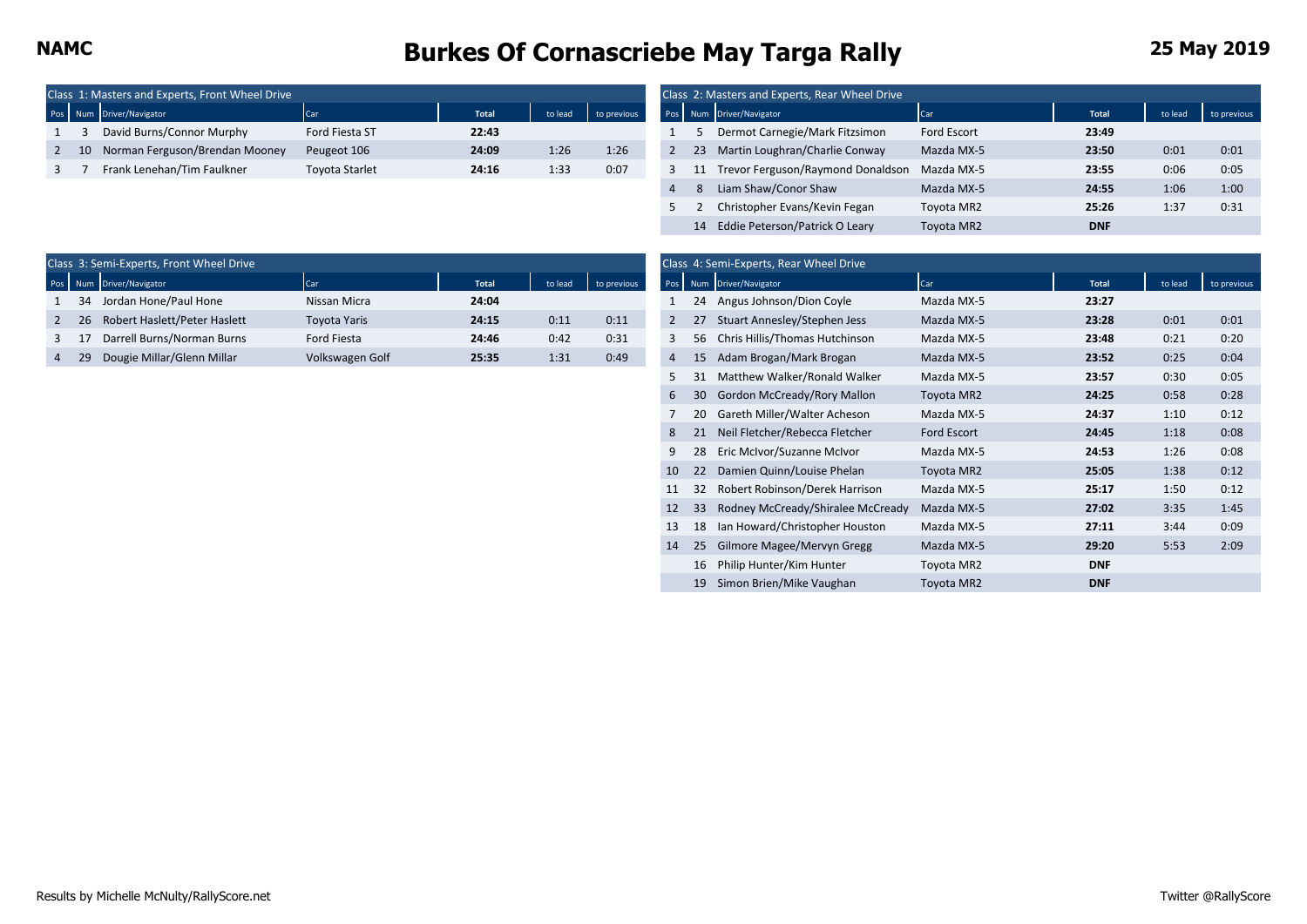|   |                 | Class 5: Novices, Front Wheel Drive |                       |              |         |             |                  |    | Class 6: Novices, Rear Wheel Drive |            |              |         |             |
|---|-----------------|-------------------------------------|-----------------------|--------------|---------|-------------|------------------|----|------------------------------------|------------|--------------|---------|-------------|
|   |                 | Pos Num Driver/Navigator            | Car                   | <b>Total</b> | to lead | to previous | Pos <sup>1</sup> |    | Num Driver/Navigator               | Car        | <b>Total</b> | to lead | to previous |
|   |                 | Ronan Cox/Joe O'Neill               | Ford Ka               | 23:56        |         |             |                  |    | Harry Barr/Ciaran McCaughey        | Mazda MX-5 | 24:21        |         |             |
|   | 2 55            | Eamon Conway/Callum Devine          | <b>Renault Megane</b> | 26:11        | 2:15    | 2:15        |                  | 48 | Michael Faloon/Ronnie Hunter       | Mazda MX-5 | 24:45        | 0:24    | 0:24        |
|   | 3 35            | Chris Dunne/Matty McClurg           | MG ZR                 | 26:13        | 2:17    | 0:02        |                  |    | Leslie Hawe/Alistair Barker        | Mazda MX-5 | 25:04        | 0:43    | 0:19        |
|   | 4 59            | Ronnie Boyd/Tristan Kelly           | Ford Puma             | 26:17        | 2:21    | 0:04        | $\overline{4}$   |    | Mark Thompson/Kyle Thompson        | Mazda MX-5 | 25:35        | 1:14    | 0:31        |
|   | 5 44            | Allastair Kerr/Jamie Dawson         | Citroën C2 Loeb       | 27:58        | 4:02    | 1:41        |                  |    | 58 Robin Cuddy/Caleb Cuddy         | Toyota MR2 | 26:06        | 1:45    | 0:31        |
|   | 6 <sub>42</sub> | Sean Cleary/Ruairi O'Neill          | Ford Puma             | 28:38        | 4:42    | 0:40        | 6                |    | Donnan Cleary/Niall McKenna<br>49  | Mazda MX-5 | 26:13        | 1:52    | 0:07        |
|   | 68              | Jack Gilbert/Ivor Lamont            | Ford Fiesta           | 29:58        | 6:02    | 1:20        |                  |    | 52 Leslie McLean/Matthew Porter    | Mazda MX-5 | 26:17        | 1:56    | 0:04        |
| 8 |                 | Dessie Martin/Philip Beatty         | <b>Toyota Starlet</b> | 30:30        | 6:34    | 0:32        | 8                |    | Martin Hamill/Matthew Hamill<br>63 | Mazda MX-5 | 26:29        | 2:08    | 0:12        |
|   | 53              | Daniel Hamill/Brendan McCann        | Peugeot 106           | <b>DNF</b>   |         |             |                  |    | Jonny Watson/Chris McArdle<br>60   | Mazda MX-5 | 26:30        | 2:09    | 0:01        |

|    | 5: Novices, Front Wheel Drive   |                       |            |         |             |                 |    | Class 6: Novices, Rear Wheel Drive          |                   |              |         |             |
|----|---------------------------------|-----------------------|------------|---------|-------------|-----------------|----|---------------------------------------------|-------------------|--------------|---------|-------------|
|    | <b>Jum</b> Driver/Navigator     | Car                   | Total      | to lead | to previous | Pos             |    | Num Driver/Navigator                        | <b>Car</b>        | <b>Total</b> | to lead | to previous |
|    | 51 Ronan Cox/Joe O'Neill        | Ford Ka               | 23:56      |         |             | 1               | 41 | Harry Barr/Ciaran McCaughey                 | Mazda MX-5        | 24:21        |         |             |
|    | 55 Eamon Conway/Callum Devine   | <b>Renault Megane</b> | 26:11      | 2:15    | 2:15        | $\mathbf{2}$    | 48 | Michael Faloon/Ronnie Hunter                | Mazda MX-5        | 24:45        | 0:24    | 0:24        |
|    | 35 Chris Dunne/Matty McClurg    | MG ZR                 | 26:13      | 2:17    | 0:02        | 3               | 37 | Leslie Hawe/Alistair Barker                 | Mazda MX-5        | 25:04        | 0:43    | 0:19        |
|    | 59 Ronnie Boyd/Tristan Kelly    | Ford Puma             | 26:17      | 2:21    | 0:04        | 4               | 45 | Mark Thompson/Kyle Thompson                 | Mazda MX-5        | 25:35        | 1:14    | 0:31        |
|    | 44 Allastair Kerr/Jamie Dawson  | Citroën C2 Loeb       | 27:58      | 4:02    | 1:41        | 5               | 58 | Robin Cuddy/Caleb Cuddy                     | Toyota MR2        | 26:06        | 1:45    | 0:31        |
|    | 42 Sean Cleary/Ruairi O'Neill   | Ford Puma             | 28:38      | 4:42    | 0:40        | $6\overline{6}$ | 49 | Donnan Cleary/Niall McKenna                 | Mazda MX-5        | 26:13        | 1:52    | 0:07        |
|    | 68 Jack Gilbert/Ivor Lamont     | Ford Fiesta           | 29:58      | 6:02    | 1:20        |                 | 52 | Leslie McLean/Matthew Porter                | Mazda MX-5        | 26:17        | 1:56    | 0:04        |
| 47 | Dessie Martin/Philip Beatty     | <b>Toyota Starlet</b> | 30:30      | 6:34    | 0:32        | 8               | 63 | Martin Hamill/Matthew Hamill                | Mazda MX-5        | 26:29        | 2:08    | 0:12        |
|    | 53 Daniel Hamill/Brendan McCann | Peugeot 106           | <b>DNF</b> |         |             | 9               | 60 | Jonny Watson/Chris McArdle                  | Mazda MX-5        | 26:30        | 2:09    | 0:01        |
|    |                                 |                       |            |         |             | 10              | 39 | Anthony Lyle/Sean McGuigan                  | Mazda MX-5        | 26:37        | 2:16    | 0:07        |
|    |                                 |                       |            |         |             | 11              | 64 | Matthew McGaffin/Adam Thompson              | Mazda MX-5        | 26:42        | 2:21    | 0:05        |
|    |                                 |                       |            |         |             | 12              | 66 | William Cross/Samuel McAllister             | Mazda MX-5        | 26:43        | 2:22    | 0:01        |
|    |                                 |                       |            |         |             | 13              | 40 | Gary Healey/Edwin Magowan                   | Mazda MX-5        | 26:44        | 2:23    | 0:01        |
|    |                                 |                       |            |         |             | 14              | 36 | Alastair Hayes/Andrew Robinson              | Mazda MX-5        | 26:49        | 2:28    | 0:05        |
|    |                                 |                       |            |         |             | 15              | 65 | Hugh O Boyle/Rachel Oboyle                  | Mazda MX-5        | 26:59        | 2:38    | 0:10        |
|    |                                 |                       |            |         |             | 16              | 62 | Conor Crowley/Damien Sullivan               | Toyota MR2        | 27:47        | 3:26    | 0:48        |
|    |                                 |                       |            |         |             | 17              | 61 | Martin McKernan/Raymond McKernan Mazda MX-5 |                   | 28:05        | 3:44    | 0:18        |
|    |                                 |                       |            |         |             | 18              | 38 | Mo Downey/Marshal Kennedy                   | Mazda MX-5        | 28:20        | 3:59    | 0:15        |
|    |                                 |                       |            |         |             | 19              | 50 | Lewis Roberts/Gregory Roberts               | Mazda MX-5        | 28:48        | 4:27    | 0:28        |
|    |                                 |                       |            |         |             |                 | 67 | Jason Stirrup/Niall McKenna                 | <b>Toyota MR2</b> | <b>DNF</b>   |         |             |
|    |                                 |                       |            |         |             |                 | 54 | Robin Pitts/Declan McPhilips                | Toyota MR2        | <b>DNF</b>   |         |             |
|    |                                 |                       |            |         |             |                 | 69 | Andrew McGaffin/George Crothers             | Mazda MX-5        | <b>DNF</b>   |         |             |
|    |                                 |                       |            |         |             |                 | 70 | Robert Colvin/Ken Smith                     | Mazda MX-5        | <b>DNF</b>   |         |             |
|    |                                 |                       |            |         |             |                 |    |                                             |                   |              |         |             |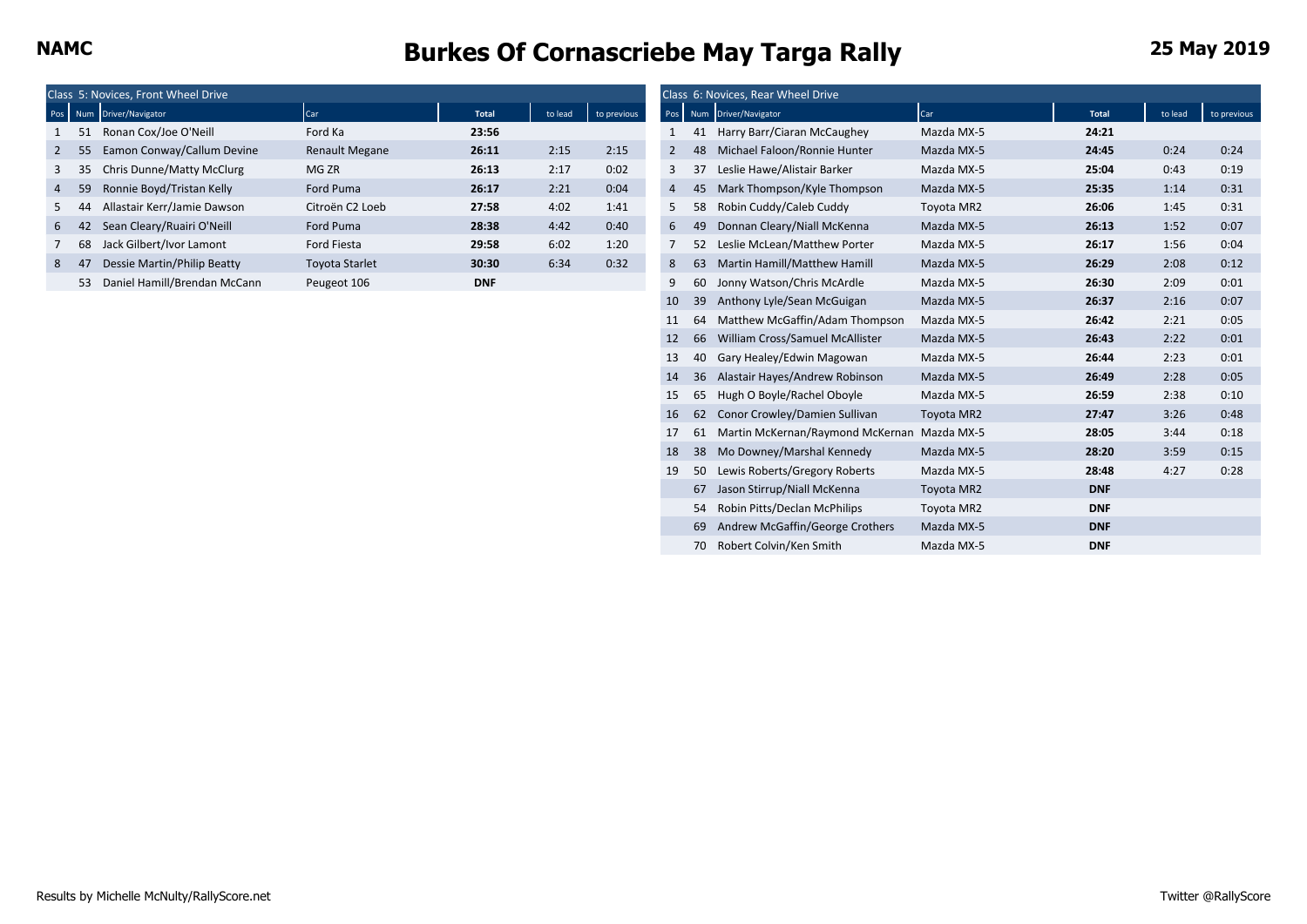### **NAMC Burkes Of Cornascriebe May Targa Rally 25 May 2019 25 May 2019**

| Pos<br>Oall Cls  |     |    | No Driver/Navigator (Car)               | C <sub>l</sub> | T1<br>Farm 1   | T <sub>2</sub><br>Lisbane 1 | T <sub>3</sub><br>Collen A1 | T4<br>Collen B1 | T <sub>5</sub><br>Collen <sub>C1</sub> | T <sub>6</sub><br>Farm 2 | T7<br>Lisbane 2 | T8<br>Collen A2 Collen B2 | T9         | T <sub>10</sub><br>Collen <sub>C2</sub> | T <sub>11</sub><br>Farm 3 | T <sub>12</sub><br>Lisbane 3 | T <sub>13</sub><br>Collen A3 | T <sub>14</sub><br>Collen B3 | T15<br>Collen <sub>C3</sub> | T16<br>Farm 4 | Road<br>Pen | <b>Total</b> |
|------------------|-----|----|-----------------------------------------|----------------|----------------|-----------------------------|-----------------------------|-----------------|----------------------------------------|--------------------------|-----------------|---------------------------|------------|-----------------------------------------|---------------------------|------------------------------|------------------------------|------------------------------|-----------------------------|---------------|-------------|--------------|
| $1 \quad 1$      |     | 3  | D Burns/C Murphy (Ford Fiesta ST)       | 1              | 1:50           | 1:50                        | 1:10                        | 1:38            | 1:06                                   | 1:34                     | 1:43            | 1:07                      | 1:31       | 1:02                                    | 1:28                      | 1:42                         | 1:04                         | 1:28                         | 1:02                        | 1:28          |             | 22:43        |
| $2 \quad 1$      |     | 24 | A Johnson/D Coyle (Mazda MX-5)          | 4              | 1:54           | 1:53                        | 1:24                        | 1:47            | 1:10                                   | 1:35                     | 1:43            | 1:07                      | 1:37       | 1:03                                    | 1:28                      | 1:43                         | 1:03                         | 1:30                         | 1:01                        | 1:29          |             | 23:27        |
| 3 <sub>2</sub>   |     | 27 | S Annesley/S Jess (Mazda MX-5)          | 4              | 1:48           | 1:56                        | 1:16                        | 1:46            | 1:10                                   | 1:41                     | 1:44            | 1:07                      | 1:41       | 1:03                                    | 1:29                      | 1:43                         | 1:04                         | 1:31                         | 1:02                        | 1:27          |             | 23:28        |
| $4 \overline{3}$ |     | 56 | C Hillis/T Hutchinson (Mazda MX-5)      | 4              | 1:50           | 1:59                        | 1:14                        | 1:37            | 1:12                                   | 1:39                     | 1:47            | 1:09                      | 1:36       | 1:08                                    | 1:32                      | 1:47                         | 1:05                         | 1:35                         | 1:05                        | 1:33          |             | 23:48        |
| 5 <sub>1</sub>   |     |    | D Carnegie/M Fitzsimon (Ford Escort)    | $\overline{2}$ | 1:47           | 1:58                        | 1:14                        | 1:43            | 1:11                                   | 1:40                     | 1:46            | 1:10                      | 1:38       | 1:08                                    | 1:31                      | 1:46                         | 1:05                         | 1:36                         | 1:05                        | 1:31          |             | 23:49        |
| 6 <sup>2</sup>   |     |    | M Loughran/C Conway (Mazda MX-5) 2      |                | 1:48           | 1:59                        | 1:15                        | 1:43            | 1:11                                   | 1:41                     | 1:48            | 1:07                      | 1:33       | 1:07                                    | 1:29                      | 1:47                         | 1:06                         | 1:35                         | 1:05                        | 1:36          |             | 23:50        |
| 74               |     |    | 15 A Brogan/M Brogan (Mazda MX-5)       | 4              | 1:48           | 1:59                        | 1:13                        | 1:40            | 1:18                                   | 1:46                     | 1:49            | 1:09                      | 1:35       | 1:06                                    | 1:32                      | 1:45                         | 1:04                         | 1:33                         | 1:04                        | 1:31          |             | 23:52        |
| 8 3              |     |    | 11 T Ferguson/R Donaldson (Mazda MX-5 2 |                | 1:57           | 2:00                        | 1:15                        | 1:41            | 1:11                                   | 1:38                     | 1:46            | 1:08                      | 1:36       | 1:06                                    | 1:31                      | 1:47                         | 1:06                         | 1:34                         | 1:07                        | 1:32          |             | 23:55        |
| 9 <sub>1</sub>   |     |    | 51 R Cox/J O'Neill (Ford Ka)            | 5              | 1:50           | 1:55                        | 1:15                        | 1:42            | 1:11                                   | 1:36                     | 1:50            | 1:08                      | 1:38       | 1:08                                    | 1:34                      | 1:51                         | 1:07                         | 1:35                         | 1:05                        | 1:31          |             | 23:56        |
| 10 <sub>5</sub>  |     |    | 31 M Walker/R Walker (Mazda MX-5)       | 4              | 1:48           | 1:55                        | 1:12                        | 1:40            | 1:50 <sup>F</sup>                      | 1:34                     | 1:44            | 1:06                      | 1:34       | 1:07                                    | 1:29                      | 1:47                         | 1:04                         | 1:34                         | 1:05                        | 1:28          |             | 23:57        |
| 11 1             |     |    | 34 J Hone/P Hone (Nissan Micra)         |                | $3 - 1:48$     | 1:56                        | 1:18                        | 1:43            | 1:07                                   | $1:51^{15}$              | 1:46            | 1:12                      | 1:39       | 1:07                                    | 1:31                      | 1:45                         | 1:08                         | 1:38                         | 1:06                        | 1:29          |             | 24:04        |
| 12 2             |     |    | 10 N Ferguson/B Mooney (Peugeot 106)    | 1              | 1:57           | 1:57                        | 1:18                        | 1:43            | 1:10                                   | 1:41                     | 1:47            | 1:08                      | 1:34       | 1:06                                    | 1:38                      | 1:44                         | 1:05                         | 1:35                         | 1:09                        | 1:37          |             | 24:09        |
| 13 <sup>2</sup>  |     |    | 26 R Haslett/P Haslett (Toyota Yaris)   | 3              | 1:52           | 2:02                        | 1:15                        | 1:44            | 1:10                                   | 1:39                     | 1:50            | 1:11                      | 1:36       | 1:08                                    | $1:43^{10}$               | 1:49                         | 1:07                         | 1:34                         | 1:05                        | 1:30          |             | 24:15        |
| 14 3             |     | 7  | F Lenehan/T Faulkner (Toyota Starlet) 1 |                | 1:58           | 1:58                        | 1:12                        | 1:44            | 1:22                                   | 1:40                     | 1:49            | 1:08                      | 1:38       | 1:09                                    | 1:32                      | 1:45                         | 1:08                         | 1:37                         | 1:06                        | 1:30          |             | 24:16        |
| 15 1             |     |    | 41 H Barr/C McCaughey (Mazda MX-5)      | 6              | 1:52           | 2:04                        | 1:16                        | 1:50            | 1:16                                   | 1:36                     | 1:50            | 1:08                      | 1:35       | 1:09                                    | 1:32                      | 1:47                         | 1:08                         | 1:43                         | 1:06                        | 1:29          |             | 24:21        |
| 16               | - 6 | 30 | G McCready/R Mallon (Toyota MR2)        | 4              | 1:52           | 2:00                        | 1:23                        | 1:36            | 1:12                                   | $1:56^{5}$               | 1:51            | 1:12                      | 1:39       | 1:12                                    | 1:29                      | 1:48                         | 1:08                         | 1:31                         | 1:07                        | 1:29          |             | 24:25        |
| $17 \quad 7$     |     | 20 | G Miller/W Acheson (Mazda MX-5)         | 4              | 1:49           | 2:00                        | 1:12                        | 1:42            | $1:50^{6}$                             | 1:39                     | 1:48            | $1:15^5$                  | 1:34       | 1:07                                    | 1:33                      | 1:47                         | 1:04                         | 1:31                         | 1:08                        | 1:38          |             | 24:37        |
| 18 2             |     | 48 | M Faloon/R Hunter (Mazda MX-5)          | 6              | 1:52           | 2:01                        | 1:16                        | 1:54            | 1:12                                   | 1:35                     | 1:50            | 1:12                      | 1:34       | 1:06                                    | 1:36                      | 1:51                         | 1:12                         | 1:54                         | 1:09                        | 1:31          |             | 24:45        |
| 19 8             |     |    | 21 N Fletcher/R Fletcher (Ford Escort)  | $\overline{4}$ | 2:08           | 1:57                        | $1:42^{F}$                  | 1:40            | 1:15                                   | 1:41                     | 1:51            | 1:08                      | 1:37       | 1:04                                    | 1:36                      | 1:47                         | 1:05                         | 1:35                         | 1:05                        | 1:34          |             | 24:45        |
| $20 \quad 3$     |     | 17 | D Burns/N Burns (Ford Fiesta)           | 3              | 1:51           | 2:09                        | 1:17                        | 1:45            | 1:13                                   | 1:38                     | 1:48            | $1:42^{F}$                | 1:39       | 1:08                                    | 1:32                      | 1:46                         | 1:07                         | 1:35                         | 1:05                        | 1:31          |             | 24:46        |
| 21 9             |     | 28 | E McIvor/S McIvor (Mazda MX-5)          | 4              | 1:51           | 2:02                        | 1:18                        | 1:49            | 1:16                                   | $1:43^{5}$               | 1:53            | 1:16                      | 1:45       | 1:10                                    | 1:31                      | 1:46                         | 1:06                         | 1:40                         | 1:07                        | 1:40          |             | 24:53        |
| $22 \quad 4$     |     | 8  | L Shaw/C Shaw (Mazda MX-5)              |                | $2 \quad 1:47$ | 2:29                        | 1:17                        | 1:43            | 1:10                                   | $1:47^{5}$               | 1:54            | 1:10                      | 1:36       | 1:08                                    | $1:36^{5}$                | 1:47                         | 1:06                         | 1:35                         | 1:08                        | $1:42^{10}$   |             | 24:55        |
| $23 \quad 3$     |     | 37 | L Hawe/A Barker (Mazda MX-5)            | 6              | 1:51           | 2:01                        | 1:22                        | 1:44            | 1:14                                   | $1:52^{5}$               | 1:50            | 1:17                      | 1:42       | 1:14                                    | 1:35                      | 1:48                         | 1:09                         | 1:44                         | 1:06                        | 1:35          |             | 25:04        |
| 24 10            |     | 22 | D Quinn/L Phelan (Toyota MR2)           | 4              | 1:55           | 2:11                        | 1:30                        | $2:30^{6}$      | 1:07                                   | 1:35                     | 1:51            | 1:09                      | 1:37       | 1:04                                    | 1:33                      | 1:46                         | 1:06                         | 1:33                         | 1:03                        | 1:35          |             | 25:05        |
| 25 11            |     |    | 32 R Robinson/D Harrison (Mazda MX-5)   | $\overline{4}$ | 1:51           | 2:02                        | 1:15                        | 1:57            | 1:09                                   | $1:51^{10}$              | 1:50            | 1:10                      | $2:30^{F}$ | 1:08                                    | 1:29                      | 1:49                         | 1:06                         | 1:34                         | 1:08                        | 1:28          |             | 25:17        |
| 26 <sub>5</sub>  |     | 2  | C Evans/K Fegan (Toyota MR2)            |                | $2 \quad 1:39$ | 1:52                        | 1:06                        | $2:30^{F}$      | $1:50^{F}$                             | 1:34                     | 1:41            | 1:06                      | 1:30       | 1:50 <sup>F</sup>                       | 1:24                      | 1:39                         | 1:02                         | 1:29                         | $1:50^{F}$                  | 1:24          |             | 25:26        |
| $27 \quad 4$     |     |    | 45 M Thompson/K Thompson (Mazda MX 6    |                | $1:56^{5}$     | 2:00                        | 1:23                        | 2:30'           | 1:16                                   | 1:35                     | 1:52            | $1:19^{5}$                | 1:47       | 1:14                                    | 1:33                      | 1:48                         | 1:08                         | 1:36                         | 1:06                        | 1:32          |             | 25:35        |
| 28 4             |     | 29 | D Millar/G Millar (Volkswagen Golf)     | 3              | 2:15           | 2:08                        | 1:18                        | 1:43            | 1:45                                   | 1:42                     | 1:49            | 1:19                      | 1:40       | 1:10                                    | 1:35                      | 1:46                         | 1:08                         | 1:36                         | 1:09                        | 1:32          |             | 25:35        |
| 29 5             |     |    | 58 R Cuddy/C Cuddy (Toyota MR2)         | 6              | 2:00           | 2:08                        | 1:15                        | 2:12            | 1:20                                   | 1:43                     | 1:58            | 1:15                      | 1:42       | 1:12                                    | 1:38                      | 1:53                         | 1:16                         | 1:44                         | 1:12                        | 1:38          |             | 26:06        |
| 30 <sub>2</sub>  |     |    | 55 E Conway/C Devine (Renault Megane) 5 |                | 1:58           | 1:59                        | $1:42^{F}$                  | $2:30^{F}$      | $1:50^{F}$                             | 1:38                     | 1:51            | 1:13                      | 1:40       | 1:08                                    | 1:33                      | 1:48                         | 1:09                         | 1:35                         | 1:06                        | 1:31          |             | 26:11        |
| $31\quad 6$      |     | 49 | D Cleary/N McKenna (Mazda MX-5)         | 6              | 1:57           | 2:14                        | 1:31                        | 1:51            | $1:50^{F}$                             | $1:57^5$                 | 1:53            | 1:14                      | 1:39       | 1:07                                    | 1:34                      | 1:57                         | 1:08                         | 1:42                         | 1:05                        | 1:34          |             | 26:13        |
| $32 \quad 3$     |     | 35 | C Dunne/M McClurg (MG ZR)               | 5              | 1:59           | 2:18                        | 1:25                        | 1:53            | 1:22                                   | $1:57^5$                 | 1:51            | 1:15                      | 1:47       | 1:18                                    | 1:40                      | 1:51                         | 1:10                         | 1:45                         | 1:07                        | 1:35          |             | 26:13        |
| 33 7             |     |    | 52 L McLean/M Porter (Mazda MX-5)       | 6              | 1:57           | 2:02                        | 1:20                        | 1:49            | 1:18                                   | 1:42                     | 1:51            | $1:42^{F}$                | $2:30^{F}$ | 1:09                                    | 1:34                      | 1:49                         | 1:08                         | 1:42                         | 1:12                        | 1:32          |             | 26:17        |
| $34 \quad 4$     |     | 59 | R Boyd/T Kelly (Ford Puma)              | 5              | 2:05           | 2:04                        | 1:20                        | 1:48            | 1:16                                   | 1:40                     | 1:52            | 1:23                      | $2:30^{F}$ | 1:12                                    | 1:36                      | 1:50                         | 1:11                         | 1:48                         | 1:08                        | 1:34          |             | 26:17        |
| 35 8             |     |    | 63 M Hamill/M Hamill (Mazda MX-5)       | 6              | $2:05^5$       | 2:02                        | $1:19^{5}$                  | 1:49            | 1:14                                   | $1:50^{5}$               | 1:59            | 1:12                      | $2:30^{F}$ | 1:07                                    | 1:45                      | 2:00                         | 1:09                         | 1:36                         | 1:06                        | $1:46^{10}$   |             | 26:29        |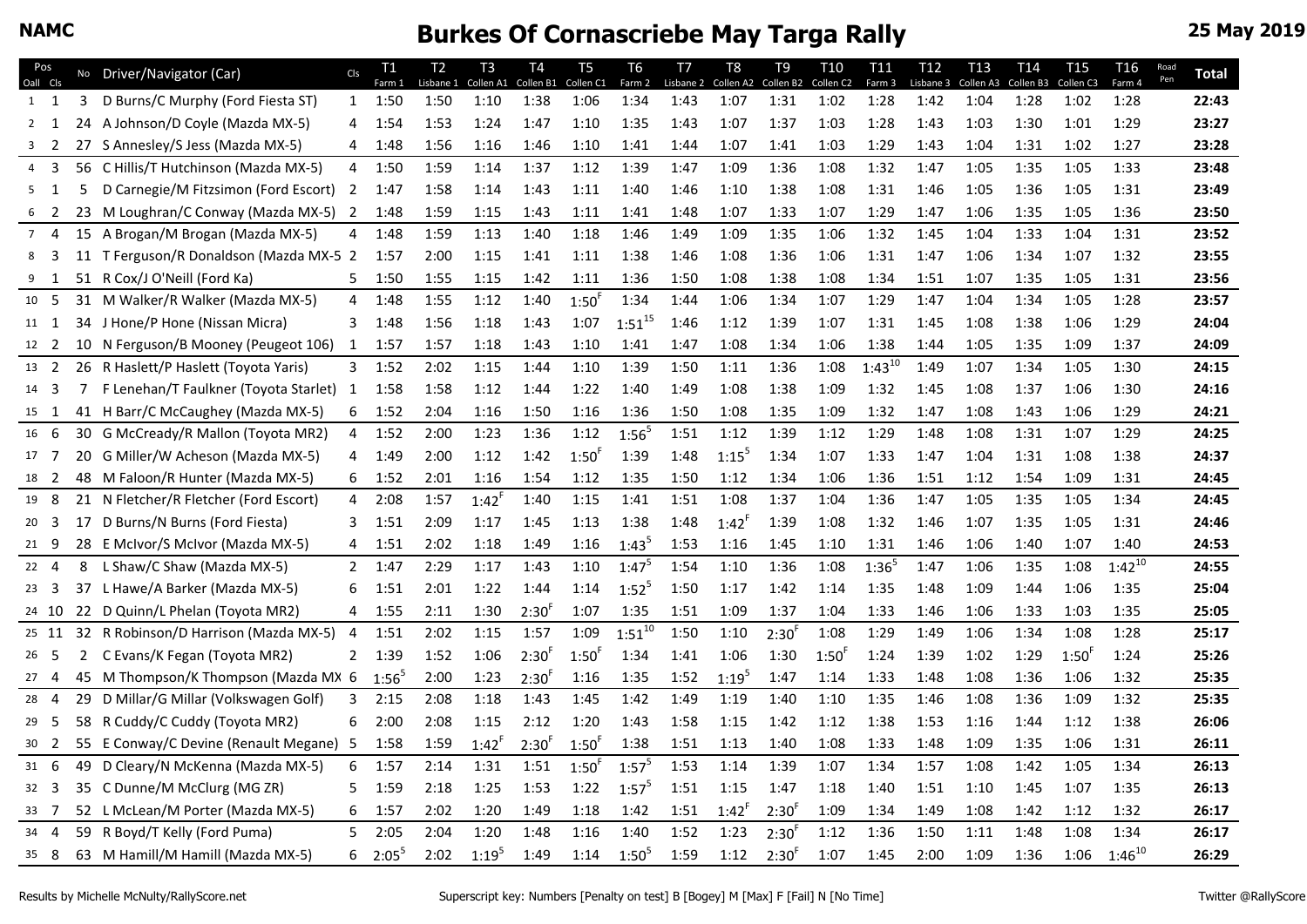#### **NAMC Burkes Of Cornascriebe May Targa Rally 25 May 2019 25 May 2019**

| Pos      | No | Driver/Navigator (Car)               | CIs            | T1              | T <sub>2</sub> | T <sub>3</sub> | T4                  | T <sub>5</sub>       | T <sub>6</sub> | T <sub>7</sub>    | T <sub>8</sub> | T <sub>9</sub>      | T <sub>10</sub>      | T11        | T <sub>12</sub> | T <sub>13</sub> | T14        | T <sub>15</sub>      | <b>T16</b> | Road | <b>Total</b> |
|----------|----|--------------------------------------|----------------|-----------------|----------------|----------------|---------------------|----------------------|----------------|-------------------|----------------|---------------------|----------------------|------------|-----------------|-----------------|------------|----------------------|------------|------|--------------|
| Oall Cls |    |                                      |                | Farm 1          | Lisbane 1      |                | Collen A1 Collen B1 | Collen <sub>C1</sub> | Farm 2         | Lisbane 2         |                | Collen A2 Collen B2 | Collen <sub>C2</sub> | Farm 3     | Lisbane 3       | Collen A3       | Collen B3  | Collen <sub>C3</sub> | Farm 4     | Pen  |              |
| 36 9     |    | 60 J Watson/C McArdle (Mazda MX-5)   | 6              | 1:57            | 2:08           | 1:17           | $2:30^{F}$          | 1:14                 | 1:36           | 1:56              | 1:25           | $2:30^{F}$          | 1:08                 | 1:34       | 1:51            | 1:13            | 1:32       | 1:07                 | 1:32       |      | 26:30        |
| 37 10    | 39 | A Lyle/S McGuigan (Mazda MX-5)       | 6              | 1:57            | 2:05           | 1:18           | $2:30^{F}$          | 1:30                 | 1:38           | 1:51              | 1:13           | $2:30^{F}$          | 1:12                 | 1:33       | 1:56            | 1:08            | 1:38       | 1:07                 | 1:31       |      | 26:37        |
| 38 11    | 64 | M McGaffin/A Thompson (Mazda MX- 6   |                | 2:30'           | 2:00           | 1:16           | 1:46                | 1:16                 | 1:34           | 2:02              | 1:18           | $2:30^{F}$          | $1:50^{F}$           | 1:32       | 1:51            | 1:10            | 1:32       | 1:06                 | 1:29       |      | 26:42        |
| 39 12    | 66 | W Cross/S McAllister (Mazda MX-5)    | 6              | 2:02            | 2:11           | $1:42^{F}$     | 1:48                | 1:14                 | 1:40           | 1:55              | 1:17           | $2:30^{F}$          | 1:12                 | 1:33       | 1:55            | 1:21            | 1:40       | 1:10                 | 1:33       |      | 26:43        |
| 40 13    |    | 40 G Healey/E Magowan (Mazda MX-5)   | 6              | 1:51            | 2:04           | 1:20           | $2:30^{F}$          | 1:12                 | 1:36           | 1:51              | 1:13           | $2:30^{F}$          | 1:50 <sup>F</sup>    | 1:30       | 1:54            | 1:09            | 1:38       | 1:08                 | 1:28       |      | 26:44        |
| 41 14    |    | 36 A Hayes/A Robinson (Mazda MX-5)   | 6              | 1:55            | 2:10           | 1:17           | $2:30^{F}$          | 1:19                 | 1:46           | 1:49              | $1:42^{F}$     | 1:44                | 1:12                 | 1:34       | 1:51            | $1:42^{F}$      | 1:38       | 1:07                 | 1:33       |      | 26:49        |
| 42 15    | 65 | H O Boyle/R Oboyle (Mazda MX-5)      | 6              | $2:04^{5}$      | 2:10           | 1:21           | 1:56                | 1:25                 | $1:59^{5}$     | 2:08              | 1:16           | 1:42                | 1:10                 | 1:52       | 1:53            | 1:11            | 1:42       | 1:10                 | 2:00       |      | 26:59        |
| 43 12    | 33 | R McCready/S McCready (Mazda MX-5 4  |                | 1:55            | 2:01           | 1:19           | 1:51                | 1:50 <sup>F</sup>    | 1:42           | 1:52              | $1:42^{F}$     | 1:38                | $1:50^{F}$           | 1:36       | 1:49            | $1:42^{F}$      | 1:35       | 1:05                 | 1:35       |      | 27:02        |
| 44 13    |    | 18   Howard/C Houston (Mazda MX-5)   | 4              | 2:05            | 2:06           | 1:23           | $2:30^{F}$          | 1:50 <sup>F</sup>    | $1:44^{5}$     | 1:55              | 1:10           | 1:41                | 1:50 <sup>F</sup>    | $1:38^{5}$ | 1:49            | 1:10            | 1:45       | 1:05                 | 1:30       |      | 27:11        |
| 45 16    | 62 | C Crowley/D Sullivan (Toyota MR2)    | 6              | 2:00            | 2:18           | 1:38           | $2:30^{F}$          | 1:22                 | $1:42^{5}$     | 2:05              | 1:16           | $2:30^{F}$          | 1:12                 | 1:32       | 2:06            | 1:12            | 1:43       | 1:08                 | 1:33       |      | 27:47        |
| 46 5     | 44 | A Kerr/J Dawson (Citroën C2 Loeb)    | 5              | 2:04            | 2:30'          | 1:35           | 1:54                | 1:50 <sup>F</sup>    | 1:46           | 2:03 <sup>5</sup> | 1:14           | $2:30^{F}$          | 1:10                 | 1:44       | 1:56            | 1:11            | 1:42       | 1:12                 | 1:37       |      | 27:58        |
| 47 17    |    | 61 M McKernan/R McKernan (Mazda MX 6 |                | 1:55            | 2:07           | 1:20           | 2:01                | 1:34                 | 1:38           | 1:57              | 1:23           | $2:30^{F}$          | $1:50^{M}$           | $2:30^{M}$ | 1:51            | 1:12            | 1:37       | 1:07                 | 1:33       |      | 28:05        |
| 48 18    |    | 38 M Downey/M Kennedy (Mazda MX-5)   | -6             | 1:58            | 2:11           | $1:42^{F}$     | $2:30^{F}$          | 1:50 <sup>F</sup>    | 1:52           | 1:58              | 1:15           | $2:30^{6}$          | 1:15                 | 1:35       | 2:01            | 1:15            | 1:44       | 1:10                 | 1:34       |      | 28:20        |
| 49 6     |    | 42 S Cleary/R O'Neill (Ford Puma)    | 5              | 2:07            | 2:08           | $1:42^{F}$     | $2:30^{F}$          | 1:50 <sup>F</sup>    | $2:09^{5}$     | 1:54              | 1:16           | 1:40                | $1:50^{F}$           | 1:37       | 1:57            | 1:12            | 1:46       | 1:20                 | $1:40^{5}$ |      | 28:38        |
| 50 19    |    | 50 L Roberts/G Roberts (Mazda MX-5)  | 6              | 2:00            | 2:22           | $1:42^{F}$     | $2:30^{F}$          | $1:50^{F}$           | 1:40           | 2:04              | 1:12           | $2:30^{F}$          | $1:50^{F}$           | 1:35       | 1:59            | 1:08            | 1:39       | 1:11                 | 1:36       |      | 28:48        |
| 51 14    | 25 | G Magee/M Gregg (Mazda MX-5)         | 4              | 1:52            | 2:09           | $1:42^F$       | $2:30^{F}$          | 1:50 <sup>F</sup>    | 1:38           | 1:55              | 1:19           | $2:30^{F}$          | $1:50^{\circ}$       | 1:35       | 1:49            | 1:18            | $2:30^{F}$ | 1:18                 | 1:35       |      | 29:20        |
| 52 7     | 68 | J Gilbert/I Lamont (Ford Fiesta)     | 5.             | 2:23            | 2:01           | 1:23           | 1:55                | $1:50^{F}$           | $1:51^{5}$     | 2:03              | 1:15           | $2:30^{F}$          | $1:50^{F}$           | $2:30^{F}$ | 1:54            | 1:22            | $2:30^{F}$ | 1:07                 | 1:34       |      | 29:58        |
| 53 8     | 47 | D Martin/P Beatty (Toyota Starlet)   | 5              | 2:21            | 2:29           | 1:36           | $2:30^{F}$          | 1:28                 | 1:36           | 2:17              | 1:20           | $2:30^{F}$          | $1:50^{F}$           | 1:38       | 1:55            | $1:42^{F}$      | $2:30^{F}$ | 1:17                 | 1:31       |      | 30:30        |
|          |    | 53 D Hamill/B McCann (Peugeot 106)   |                | $5 \quad 1:52$  | 1:58           | 1:17           | 1:39                | 1:12                 | 1:34           | $2:30^{F}$        | 1:18           | 1:41                | 1:06                 | 1:31       | 1:45            | 1:08            | 1:36       | 1:10                 |            |      | <b>DNF</b>   |
|          | 16 | P Hunter/K Hunter (Toyota MR2)       | 4              | 1:51            | 1:58           | 1:12           | 1:41                | 1:29                 | $1:40^{5}$     | 1:52              | 1:07           | 1:35                | 1:04                 | 1:28       |                 |                 |            |                      |            |      | <b>DNF</b>   |
|          | 67 | J Stirrup/N McKenna (Toyota MR2)     | 6              | 1:54            | 1:54           | 1:13           | 1:39                | 1:25                 | $1:44^{5}$     | 1:47              | 1:10           | 1:35                | 1:06                 | 1:34       |                 |                 |            |                      |            |      | <b>DNF</b>   |
|          | 54 | R Pitts/D McPhilips (Toyota MR2)     |                | $6\quad 1:58^5$ | 2:05           | 1:12           | $2:30^{F}$          | 1:14                 | $1:48^{5}$     | 1:55              | 1:14           | $2:30^{\circ}$      | 1:00                 | 1:31       |                 |                 |            |                      |            |      | <b>DNF</b>   |
|          |    |                                      |                |                 |                |                |                     | 1:27                 | 1:38           |                   |                | 1:46                |                      |            |                 |                 |            |                      |            |      |              |
|          | 69 | A McGaffin/G Crothers (Mazda MX-5)   | 6              | 2:03            | 2:08           | 1:25           | $2:30^{F}$          |                      |                | 2:04              | 1:24           |                     | $1:50^{F}$           | 1:34       |                 |                 |            |                      |            |      | <b>DNF</b>   |
|          |    | 70 R Colvin/K Smith (Mazda MX-5)     | 6              | 1:11            | $2:30^{M}$     | 1:38           | $2:30^{6}$          | 1:27                 | $2:30^{M}$     | 2:11              | 1:27           | $2:30^{1}$          | $1:50^{\circ}$       | 2:25       |                 |                 |            |                      |            |      | <b>DNF</b>   |
|          |    | 14 E Peterson/P O Leary (Toyota MR2) | $\overline{2}$ | 1:47            | 1:49           | 1:07           | 1:33                | 1:13                 | $1:45^{5}$     |                   |                |                     |                      |            |                 |                 |            |                      |            |      | <b>DNF</b>   |
|          |    | 19 S Brien/M Vaughan (Toyota MR2)    | 4              | 1:52            | 2:23           | 1:17           | $2:30^{F}$          | 1:16                 | 1:35           |                   |                |                     |                      |            |                 |                 |            |                      |            |      | <b>DNF</b>   |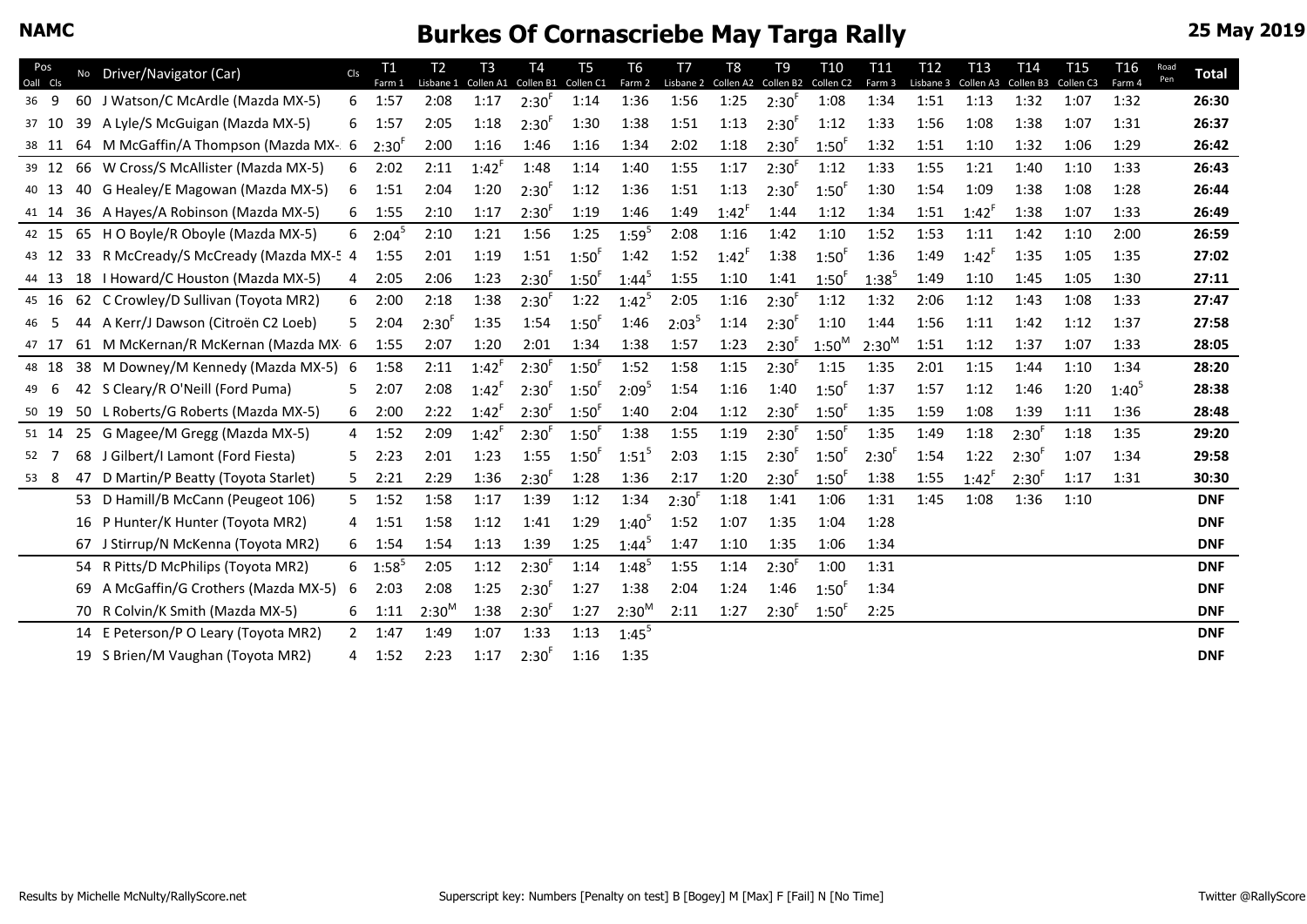### **NAMC Burkes Of Cornascriebe May Targa Rally 25 May 2019** 25 May 2019

| Pos<br>Oall Cls |    | No Driver/Navigator (Car)               | Cls            | <b>T1</b><br>Farm 1 | Т2<br>Lisbane 1 | T <sub>3</sub> | <b>T4</b><br>Collen A1 Collen B1 Collen C1 | T <sub>5</sub> | T <sub>6</sub><br>Farm 2 | T <sub>7</sub><br>Lisbane 2 Collen A2 | T <sub>8</sub> | T <sub>9</sub><br>Collen B2 | T <sub>10</sub><br>Collen C2 | <b>T11</b><br>Farm 3 | T <sub>12</sub><br>Lisbane 3 | <b>T13</b><br>Collen A3 | T <sub>14</sub><br>Collen B3 | T <sub>15</sub><br>Collen C3 | T16<br>Farm 4  |
|-----------------|----|-----------------------------------------|----------------|---------------------|-----------------|----------------|--------------------------------------------|----------------|--------------------------|---------------------------------------|----------------|-----------------------------|------------------------------|----------------------|------------------------------|-------------------------|------------------------------|------------------------------|----------------|
| $1 \quad 1$     | 3  | D Burns/C Murphy (Ford Fiesta ST)       | $\mathbf{1}$   | 12                  | 2               | 3              | 4                                          | $\mathbf{1}$   | $\mathbf{1}$             | 2                                     | 3              | $\overline{2}$              | 2                            | $\overline{2}$       | 2                            | 3                       | 1                            | 2                            | 3              |
| 2<br>1          | 24 | A Johnson/D Coyle (Mazda MX-5)          | 4              | 28                  | 4               | 46             | 26                                         | 5              | 6                        | 2                                     | 3              | 16                          | 3                            | 2                    | 3                            | 2                       | 3                            | 1                            | 7              |
| 2               |    | 27 S Annesley/S Jess (Mazda MX-5)       | 4              | 6                   | 8               | 19             | 24                                         | 5              | 32                       | 4                                     | 3              | 30                          | 3                            | 5                    | 3                            | 3                       | 4                            |                              |                |
| 3<br>4          | 56 | C Hillis/T Hutchinson (Mazda MX-5)      | 4              | 12                  | 16              | 11             | 3                                          | 14             | 23                       | 9                                     | 14             | 12                          | 20                           | 17                   | 15                           | 8                       | 15                           | 6                            | 28             |
| 5.<br>1         | 5  | D Carnegie/M Fitzsimon (Ford Escort)    | 2              | 3                   | 12              | 11             | 14                                         | 10             | 26                       | 6                                     | 17             | 19                          | 20                           | 11                   | 10                           | 8                       | 24                           |                              | 15             |
| 6 2             |    | 23 M Loughran/C Conway (Mazda MX-5)     | $\mathbf{2}$   | 6                   | 16              | 13             | 14                                         | 10             | 32                       | 12                                    | 3              | 3                           | 14                           | 5                    | 15                           | 12                      | 15                           | 6                            | 43             |
| 7 4             |    | 15 A Brogan/M Brogan (Mazda MX-5)       | $\overline{4}$ | 6                   | 16              | 9              | $7^{\circ}$                                | 33             | 45                       | 15                                    | 14             | 8                           | 8                            | 17                   | 6                            | 3                       | 9                            | 5                            | 15             |
| 3<br>8          |    | 11 T Ferguson/R Donaldson (Mazda MX-5)  | 2              | 35                  | 20              | 13             | 10                                         | 10             | 16                       | 6                                     | 8              | 12                          | 8                            | 11                   | 15                           | 12                      | 11                           | 25                           | 23             |
| 1               |    | 51 R Cox/J O'Neill (Ford Ka)            | 5              | 12                  | 6               | 13             | 12                                         | 10             | 11                       | 19                                    | 8              | 19                          | 20                           | 30                   | 34                           | 18                      | 15                           | 6                            | 15             |
| 10 5            |    | 31 M Walker/R Walker (Mazda MX-5)       | 4              | 6                   | 6               | 4              | $\overline{7}$                             | 49             | $\mathbf{1}$             | 4                                     | $\mathbf{1}$   | 4                           | 14                           | 5                    | 15                           | 3                       | 11                           | 6                            | 3              |
| 11 1            |    | 34 J Hone/P Hone (Nissan Micra)         | 3              | 6                   | 8               | 29             | 14                                         | 2              | 51                       | 6                                     | 23             | 23                          | 14                           | 11                   | 6                            | 21                      | 31                           | 17                           | 7              |
| 12 <sub>2</sub> |    | 10 N Ferguson/B Mooney (Peugeot 106)    | $\mathbf{1}$   | 35                  | 10              | 29             | 14                                         | 5              | 32                       | 9                                     | 8              | 4                           | 8                            | 48                   | 5                            | 8                       | 15                           | 40                           | 45             |
| 13 2            |    | 26 R Haslett/P Haslett (Toyota Yaris)   | 3              | 21                  | 29              | 13             | 20                                         | 5              | 23                       | 19                                    | 22             | 12                          | 20                           | 53                   | 27                           | 18                      | 11                           | 6                            | 12             |
| 14 3            | 7  | F Lenehan/T Faulkner (Toyota Starlet)   | $\mathbf{1}$   | 41                  | 12              | 4              | 20                                         | 37             | 26                       | 15                                    | 8              | 19                          | 29                           | 17                   | 6                            | 21                      | 29                           | 17                           | 12             |
| 15 1            |    | 41 H Barr/C McCaughey (Mazda MX-5)      | 6              | 21                  | 34              | 19             | 32                                         | 27             | 11                       | 19                                    | 8              | 8                           | 29                           | 17                   | 15                           | 21                      | 42                           | 17                           | 7              |
| 16 6            |    | 30 G McCready/R Mallon (Toyota MR2)     | $\overline{4}$ | 21                  | 20              | 42             | $\overline{2}$                             | 14             | 56                       | 25                                    | 23             | 23                          | 36                           | 5                    | 23                           | 21                      | 4                            | 25                           | 7 <sup>1</sup> |
| 17 7            |    | 20 G Miller/W Acheson (Mazda MX-5)      | 4              | 11                  | 20              | 4              | 12                                         | 49             | 23                       | 12                                    | 34             | 4                           | 14                           | 24                   | 15                           | 3                       | 4                            | 34                           | 47             |
| 18 2            |    | 48 M Faloon/R Hunter (Mazda MX-5)       | 6              | 21                  | 25              | 19             | 36                                         | 14             | 6                        | 19                                    | 23             | 4                           | 8                            | 42                   | 34                           | 42                      | 51                           | 40                           | 15             |
| 19 8            |    | 21 N Fletcher/R Fletcher (Ford Escort)  | $\overline{4}$ | 57                  | 10              | 55             | $7^{\circ}$                                | 26             | 32                       | 25                                    | 8              | 16                          | 5                            | 42                   | 15                           | 8                       | 15                           | 6                            | 33             |
| 20 <sub>3</sub> |    | 17 D Burns/N Burns (Ford Fiesta)        | 3              | 15                  | 46              | 23             | 23                                         | 19             | 16                       | 12                                    | 56             | 23                          | 20                           | 17                   | 10                           | 18                      | 15                           | 6                            | 15             |
| 21 9            |    | 28 E McIvor/S McIvor (Mazda MX-5)       | 4              | 15                  | 29              | 29             | 29                                         | 27             | 40                       | 37                                    | 39             | 37                          | 32                           | 11                   | 10                           | 12                      | 36                           | 25                           | 49             |
| 22 4            | 8  | L Shaw/C Shaw (Mazda MX-5)              | 2              | 3                   | 58              | 23             | 14                                         | 5              | 48                       | 39                                    | 17             | 12                          | 20                           | 42                   | 15                           | 12                      | 15                           | 34                           | 51             |
| 23<br>3         | 37 | L Hawe/A Barker (Mazda MX-5)            | 6              | 15                  | 25              | 41             | 20                                         | 21             | 54                       | 19                                    | 43             | 33                          | 43                           | 37                   | 23                           | 32                      | 44                           | 17                           | 38             |
| 24 10           |    | 22 D Quinn/L Phelan (Toyota MR2)        | 4              | 30                  | 50              | 49             | 43                                         | $\mathbf{2}$   | 6                        | 25                                    | 14             | 16                          | 5.                           | 24                   | 10                           | 12                      | 9                            | 4                            | 38             |
| 25 11           |    | 32 R Robinson/D Harrison (Mazda MX-5)   | 4              | 15                  | 29              | 13             | 40                                         | 4              | 51                       | 19                                    | 17             | 41                          | 20                           | 5                    | 27                           | 12                      | 11                           | 34                           | 3              |
| 26 <sub>5</sub> | 2  | C Evans/K Fegan (Toyota MR2)            | 2              | $\overline{2}$      | 3               | 1              | 43                                         | 49             | 1                        | 1                                     | 1              | 1                           | 47                           | 1                    | 1                            | 1                       | 2                            | 54                           | 1              |
| 27<br>4         |    | 45 M Thompson/K Thompson (Mazda MX-5) 6 |                | 34                  | 20              | 42             | 43                                         | 27             | 6                        | 33                                    | 47             | 39                          | 43                           | 24                   | 23                           | 21                      | 24                           | 17                           | 23             |
| 28 4            | 29 | D Millar/G Millar (Volkswagen Golf)     | 3              | 58                  | 41              | 29             | 14                                         | 48             | 36                       | 15                                    | 47             | 27                          | 32                           | 37                   | 10                           | 21                      | 24                           | 40                           | 23             |
| 29<br>-5        |    | 58 R Cuddy/C Cuddy (Toyota MR2)         | 6              | 46                  | 41              | 13             | 42                                         | 36             | 40                       | 47                                    | 34             | 33                          | 36                           | 48                   | 41                           | 48                      | 44                           | 48                           | 47             |
| 30 <sub>2</sub> |    | 55 E Conway/C Devine (Renault Megane)   | 5 <sub>1</sub> | 41                  | 16              | 55             | 43                                         | 49             | 16                       | 25                                    | 28             | 27                          | 20                           | 24                   | 23                           | 32                      | 15                           | 17                           | 15             |
| $31\quad 6$     |    | 49 D Cleary/N McKenna (Mazda MX-5)      | 6              | 35                  | 53              | 50             | 33                                         | 49             | 57                       | 37                                    | 31             | 23                          | 14                           | 30                   | 49                           | 21                      | 38                           | 6                            | 33             |
| 32 <sub>3</sub> |    | 35 C Dunne/M McClurg (MG ZR)            | 5              | 45                  | 54              | 47             | 35                                         | 37             | 57                       | 25                                    | 34             | 39                          | 46                           | 52                   | 34                           | 36                      | 47                           | 25                           | 38             |
| 33 7            |    | 52 L McLean/M Porter (Mazda MX-5)       | 6              | 35                  | 29              | 36             | 29                                         | 33             | 36                       | 25                                    | 56             | 41                          | 29                           | 30                   | 27                           | 21                      | 38                           | 48                           | 23             |
| 34 4            |    | 59 R Boyd/T Kelly (Ford Puma)           | 5.             | 53                  | 34              | 36             | 27                                         | 27             | 26                       | 33                                    | 51             | 41                          | 36                           | 42                   | 33                           | 39                      | 50                           | 34                           | 33             |
| 35 8            |    | 63 M Hamill/M Hamill (Mazda MX-5)       | 6              | 53                  | 29              | 34             | 29                                         | 21             | 50                       | 49                                    | 23             | 41                          | 14                           | 55                   | 52                           | 32                      | 24                           | 17                           | 52             |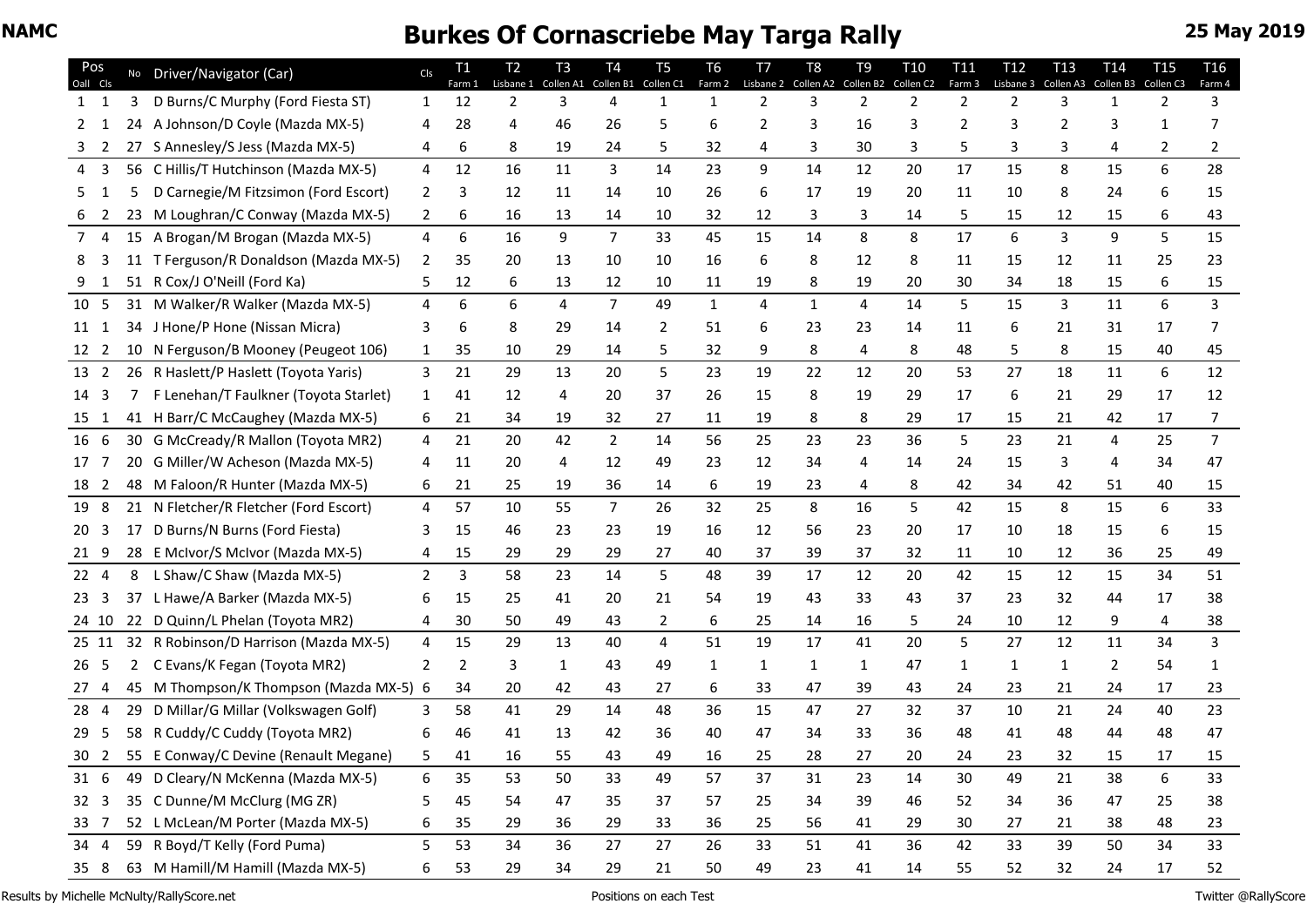| Pos<br>Oall Cls |    | No Driver/Navigator (Car)             | Cls            | T1<br>Farm 1 | T <sub>2</sub><br>Lisbane 1 | T <sub>3</sub><br>Collen A1 | <b>T4</b><br>Collen B1 | T <sub>5</sub><br>Collen <sub>C1</sub> | T <sub>6</sub><br>Farm 2 | T <sub>7</sub><br>Lisbane 2 | T <sub>8</sub><br>Collen A2 | T <sub>9</sub><br>Collen B2 | T <sub>10</sub><br>Collen C2 | T <sub>11</sub><br>Farm 3 | T <sub>12</sub><br>Lisbane 3 | T <sub>13</sub><br>Collen A3 | T <sub>14</sub><br>Collen B3 | <b>T15</b><br>Collen <sub>C3</sub> | <b>T16</b><br>Farm 4 |
|-----------------|----|---------------------------------------|----------------|--------------|-----------------------------|-----------------------------|------------------------|----------------------------------------|--------------------------|-----------------------------|-----------------------------|-----------------------------|------------------------------|---------------------------|------------------------------|------------------------------|------------------------------|------------------------------------|----------------------|
| 36 9            |    | 60 J Watson/C McArdle (Mazda MX-5)    | 6              | 35           | 41                          | 23                          | 43                     | 21                                     | 11                       | 45                          | 54                          | 41                          | 20                           | 30                        | 34                           | 46                           | 7                            | 25                                 | 23                   |
| 37 10           | 39 | A Lyle/S McGuigan (Mazda MX-5)        | 6              | 35           | 37                          | 29                          | 43                     | 46                                     | 16                       | 25                          | 28                          | 41                          | 36                           | 24                        | 47                           | 21                           | 31                           | 25                                 | 15                   |
| 38 11           | 64 | M McGaffin/A Thompson (Mazda MX-5)    | 6              | 61           | 20                          | 19                          | 24                     | 27                                     | 1                        | 50                          | 45                          | 41                          | 47                           | 17                        | 34                           | 36                           | 7                            | 17                                 | 7                    |
| 39 12           |    | 66 W Cross/S McAllister (Mazda MX-5)  | 6              | 49           | 50                          | 55                          | 27                     | 21                                     | 26                       | 41                          | 43                          | 41                          | 36                           | 24                        | 45                           | 50                           | 36                           | 43                                 | 28                   |
| 40 13           |    | 40 G Healey/E Magowan (Mazda MX-5)    | 6              | 15           | 34                          | 36                          | 43                     | 14                                     | 11                       | 25                          | 28                          | 41                          | 47                           | 10                        | 43                           | 32                           | 31                           | 34                                 | 3                    |
| 41 14           |    | 36 A Hayes/A Robinson (Mazda MX-5)    | 6              | 30           | 48                          | 23                          | 43                     | 35                                     | 45                       | 15                          | 56                          | 36                          | 36                           | 30                        | 34                           | 52                           | 31                           | 25                                 | 28                   |
| 42 15           |    | 65 H O Boyle/R Oboyle (Mazda MX-5)    | 6              | 51           | 48                          | 40                          | 39                     | 40                                     | 59                       | 56                          | 39                          | 33                          | 32                           | 56                        | 41                           | 39                           | 38                           | 43                                 | 53                   |
| 43 12           | 33 | R McCready/S McCready (Mazda MX-5)    | 4              | 30           | 25                          | 34                          | 33                     | 49                                     | 36                       | 33                          | 56                          | 19                          | 47                           | 42                        | 27                           | 52                           | 15                           | 6                                  | 38                   |
| 44 13           |    | 18   Howard/C Houston (Mazda MX-5)    | 4              | 53           | 39                          | 42                          | 43                     | 49                                     | 42                       | 41                          | 17                          | 30                          | 47                           | 48                        | 27                           | 36                           | 47                           | 6                                  | 12                   |
| 45 16           |    | 62 C Crowley/D Sullivan (Toyota MR2)  | 6              | 46           | 54                          | 53                          | 43                     | 37                                     | 36                       | 55                          | 39                          | 41                          | 36                           | 17                        | 54                           | 42                           | 42                           | 34                                 | 28                   |
| -5<br>46        |    | 44 A Kerr/J Dawson (Citroën C2 Loeb)  | 5              | 51           | 60                          | 51                          | 36                     | 49                                     | 45                       | 51                          | 31                          | 41                          | 32                           | 54                        | 47                           | 39                           | 38                           | 48                                 | 45                   |
| 47 17           |    | 61 M McKernan/R McKernan (Mazda MX-5) | 6              | 30           | 40                          | 36                          | 41                     | 47                                     | 16                       | 46                          | 51                          | 41                          | 47                           | 58                        | 34                           | 42                           | 29                           | 25                                 | 28                   |
| 48 18           |    | 38 M Downey/M Kennedy (Mazda MX-5)    | 6              | 41           | 50                          | 55                          | 43                     | 49                                     | 54                       | 47                          | 34                          | 41                          | 45                           | 37                        | 53                           | 47                           | 44                           | 43                                 | 33                   |
| 6<br>49         |    | 42 S Cleary/R O'Neill (Ford Puma)     | 5              | 56           | 41                          | 55                          | 43                     | 49                                     | 60                       | 39                          | 39                          | 27                          | 47                           | 47                        | 49                           | 42                           | 49                           | 53                                 | 49                   |
| 50 19           |    | 50 L Roberts/G Roberts (Mazda MX-5)   | 6              | 46           | 56                          | 55                          | 43                     | 49                                     | 26                       | 53                          | 23                          | 41                          | 47                           | 37                        | 51                           | 21                           | 35                           | 47                                 | 43                   |
| 51 14           | 25 | G Magee/M Gregg (Mazda MX-5)          | 4              | 21           | 46                          | 55                          | 43                     | 49                                     | 16                       | 41                          | 47                          | 41                          | 47                           | 37                        | 27                           | 49                           | 52                           | 52                                 | 38                   |
| 52 7            | 68 | J Gilbert/I Lamont (Ford Fiesta)      | 5              | 60           | 25                          | 42                          | 38                     | 49                                     | 51                       | 51                          | 34                          | 41                          | 47                           | 58                        | 43                           | 51                           | 52                           | 25                                 | 33                   |
| 53 8            | 47 | D Martin/P Beatty (Toyota Starlet)    | 5              | 59           | 58                          | 52                          | 43                     | 44                                     | 11                       | 58                          | 50                          | 41                          | 47                           | 48                        | 45                           | 52                           | 52                           | 51                                 | 15                   |
|                 |    | 53 D Hamill/B McCann (Peugeot 106)    | 5.             | 21           | 12                          | 23                          | 5                      | 14                                     | 1                        | 59                          | 45                          | 30                          | 8                            | 11                        | 6                            | 21                           | 24                           | 43                                 |                      |
|                 | 16 | P Hunter/K Hunter (Toyota MR2)        | 4              | 15           | 12                          | 4                           | 10                     | 45                                     | 26                       | 33                          | 3                           | 8                           | 5                            | 2                         |                              |                              |                              |                                    |                      |
|                 | 67 | J Stirrup/N McKenna (Toyota MR2)      | 6              | 28           | 5                           | 9                           | 5                      | 40                                     | 42                       | 9                           | 17                          | 8                           | 8                            | 30                        |                              |                              |                              |                                    |                      |
|                 | 54 | R Pitts/D McPhilips (Toyota MR2)      | 6              | 41           | 37                          | $\overline{4}$              | 43                     | 21                                     | 49                       | 41                          | 31                          | 41                          | $\mathbf{1}$                 | 11                        |                              |                              |                              |                                    |                      |
|                 | 69 | A McGaffin/G Crothers (Mazda MX-5)    | 6              | 50           | 41                          | 47                          | 43                     | 42                                     | 16                       | 53                          | 53                          | 38                          | 47                           | 30                        |                              |                              |                              |                                    |                      |
|                 | 70 | R Colvin/K Smith (Mazda MX-5)         | 6              | 1            | 60                          | 53                          | 43                     | 42                                     | 61                       | 57                          | 55                          | 41                          | 47                           | 57                        |                              |                              |                              |                                    |                      |
|                 |    | 14 E Peterson/P O Leary (Toyota MR2)  | $\overline{2}$ | 3            | $\mathbf{1}$                | 2                           | 1                      | 19                                     | 44                       |                             |                             |                             |                              |                           |                              |                              |                              |                                    |                      |
|                 |    | 19 S Brien/M Vaughan (Toyota MR2)     | 4              | 21           | 57                          | 23                          | 43                     | 27                                     | 6                        |                             |                             |                             |                              |                           |                              |                              |                              |                                    |                      |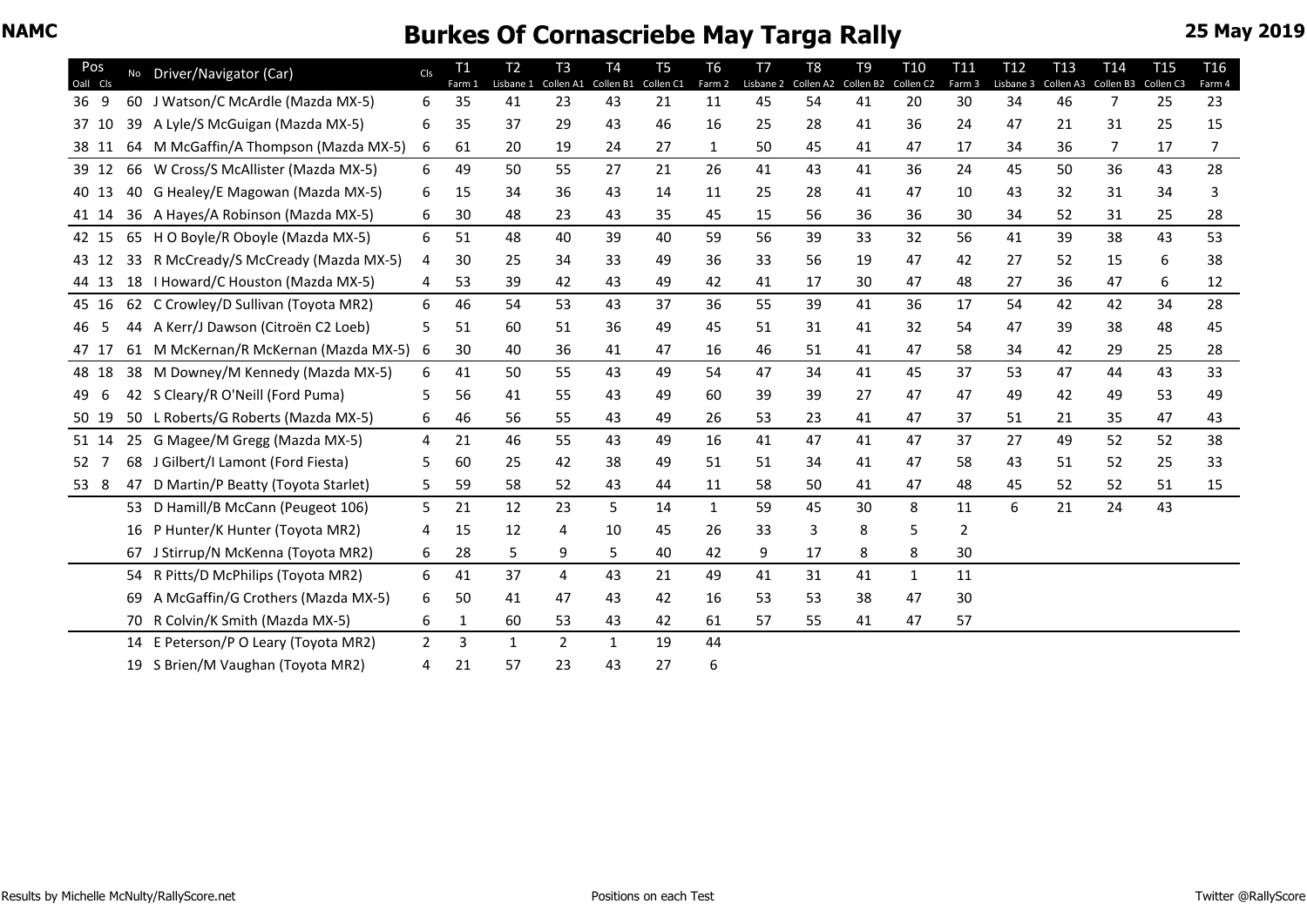| Pos<br>Oall Cls |    | No Driver/Navigator (Car)                  | Cls            | T <sub>1</sub><br>Farm 1 | T <sub>2</sub><br>Lisbane 1 | T <sub>3</sub> | T <sub>4</sub><br>Collen A1 Collen B1 | T <sub>5</sub><br>Collen <sub>C1</sub> | T <sub>6</sub><br>Farm 2 | T <sub>7</sub><br>Lisbane 2 | T <sub>8</sub><br>Collen A2 | T <sub>9</sub><br>Collen B2 | T <sub>10</sub><br>Collen C2 | T <sub>11</sub><br>Farm 3 | T <sub>12</sub><br>Lisbane 3 | T <sub>13</sub><br>Collen A3 | T <sub>14</sub><br>Collen B3 | T <sub>15</sub><br>Collen <sub>C3</sub> | T <sub>16</sub><br>Farm 4 |
|-----------------|----|--------------------------------------------|----------------|--------------------------|-----------------------------|----------------|---------------------------------------|----------------------------------------|--------------------------|-----------------------------|-----------------------------|-----------------------------|------------------------------|---------------------------|------------------------------|------------------------------|------------------------------|-----------------------------------------|---------------------------|
| $1 \quad 1$     | 3  | D Burns/C Murphy (Ford Fiesta ST)          | $\mathbf{1}$   | 12                       | 3                           | 3              | $\overline{2}$                        | $\overline{2}$                         | 1                        | 1                           | 1                           | 1                           | $\mathbf{1}$                 | $\mathbf{1}$              | 1                            | 1                            | 1                            |                                         | 1                         |
| 1<br>2          | 24 | A Johnson/D Coyle (Mazda MX-5)             | 4              | 28                       | 10                          | 20             | 20                                    | 16                                     | 11                       | 7                           | 7                           | 7                           | 5                            | 2                         | 2                            | 2                            | 2                            |                                         |                           |
| 2               |    | 27 S Annesley/S Jess (Mazda MX-5)          | 4              | 6                        | 6                           | 6              | 13                                    | 7                                      | 7                        | 5                           | 4                           | 6                           | 3                            | 2                         | 2                            | 3                            |                              |                                         |                           |
| 3<br>4          |    | 56 C Hillis/T Hutchinson (Mazda MX-5)      | $\overline{4}$ | 12                       | 14                          | 14             | $\overline{4}$                        | 3                                      | 4                        | $\overline{2}$              | $\overline{2}$              | $\overline{2}$              | $\overline{2}$               | 5                         | 5                            | 5                            | 5                            | 5                                       | 4                         |
| 5.              | 5  | D Carnegie/M Fitzsimon (Ford Escort)       | 2              | 3                        | 8                           | 5              | 7                                     | 5                                      | 6                        | 3                           |                             | 5                           | 7                            | 6                         | 6                            | 6                            | 6                            |                                         |                           |
| 2<br>6          |    | 23 M Loughran/C Conway (Mazda MX-5)        | $2^{\circ}$    | 6                        | 10                          | 12             | 11                                    | 7                                      | 7                        | 6                           | 6                           | 3                           | 3                            | 2                         | 4                            | 4                            | 4                            |                                         |                           |
| 7 <sub>4</sub>  |    | 15 A Brogan/M Brogan (Mazda MX-5)          | 4              | 6                        | 10                          | 6              | $\overline{4}$                        | 9                                      | 13                       | 11                          | 11                          | 10                          | 10                           | 9                         | 9                            | 8                            | 8                            | $\overline{7}$                          | $\overline{7}$            |
| 8               |    | 11 T Ferguson/R Donaldson (Mazda MX-5)     | 2              | 35                       | 30                          | 22             | 17                                    | 13                                     | 9                        | 8                           | 8                           | 8                           | 8                            | 8                         |                              | 7                            |                              |                                         |                           |
| 1               |    | 51 R Cox/J O'Neill (Ford Ka)               | 5.             | 12                       | 8                           | 6              | 7                                     | 5                                      | 3                        | 3                           | 2                           | 3                           | 5                            | 7                         | 8                            | 9                            | 9                            | 9                                       | 9                         |
| 10 5            |    | 31 M Walker/R Walker (Mazda MX-5)          | 4              | 6                        | 5                           | 4              | 3                                     | 25                                     | 21                       | 16                          | 14                          | 14                          | 15                           | 12                        | 12                           | 11                           | 11                           | 10                                      | 10                        |
| 11 1            |    | 34 J Hone/P Hone (Nissan Micra)            | 3              | 6                        | 6                           | 12             | 11                                    | 3                                      | 11                       | 9                           | 9                           | 12                          | 11                           | 11                        | 10                           | 12                           | 12                           | 12                                      | 11                        |
| 12 <sub>2</sub> |    | 10 N Ferguson/B Mooney (Peugeot 106)       | $\mathbf{1}$   | 35                       | 23                          | 22             | 19                                    | 14                                     | 14                       | 11                          | 9                           | 9                           | 9                            | 12                        | 10                           | 10                           | 10                           | 11                                      | 12                        |
| 13 2            |    | 26 R Haslett/P Haslett (Toyota Yaris)      | 3              | 21                       | 23                          | 18             | 17                                    | 11                                     | 9                        | 10                          | 12                          | 11                          | 11                           | 17                        | 15                           | 15                           | 13                           | 13                                      | 13                        |
| 14 3            |    | F Lenehan/T Faulkner (Toyota Starlet)      | $\mathbf{1}$   | 41                       | 26                          | 16             | 16                                    | 19                                     | 19                       | 16                          | 16                          | 18                          | 18                           | 17                        | 13                           | 13                           | 13                           | 14                                      | 14                        |
| 15 1            |    | 41 H Barr/C McCaughey (Mazda MX-5)         | 6              | 21                       | 26                          | 22             | 23                                    | 24                                     | 19                       | 19                          | 17                          | 17                          | 17                           | 15                        | 13                           | 13                           | 15                           | 15                                      | 15                        |
| 16 6            |    | 30 G McCready/R Mallon (Toyota MR2)        | $\overline{4}$ | 21                       | 18                          | 26             | 15                                    | 11                                     | 21                       | 20                          | 19                          | 19                          | 19                           | 19                        | 17                           | 17                           | 16                           | 16                                      | 16                        |
| 17 7            |    | 20 G Miller/W Acheson (Mazda MX-5)         | 4              | 11                       | 14                          | 9              | 10                                    | 29                                     | 27                       | 25                          | 23                          | 21                          | 20                           | 20                        | 18                           | 18                           | 17                           | 17                                      | 17                        |
| 18 2            |    | 48 M Faloon/R Hunter (Mazda MX-5)          | 6              | 21                       | 20                          | 18             | 25                                    | 21                                     | 16                       | 14                          | 17                          | 16                          | 16                           | 15                        | 15                           | 16                           | 18                           | 21                                      | 18                        |
| 19 8            |    | 21 N Fletcher/R Fletcher (Ford Escort)     | $\overline{4}$ | 57                       | 38                          | 53             | 35                                    | 31                                     | 32                       | 30                          | 27                          | 25                          | 22                           | 24                        | 22                           | 21                           | 20                           | 18                                      | 18                        |
| 3<br>20         | 17 | D Burns/N Burns (Ford Fiesta)              | 3              | 15                       | 33                          | 30             | 23                                    | 21                                     | 18                       | 15                          | 28                          | 27                          | 26                           | 25                        | 23                           | 23                           | 23                           | 22                                      | 20                        |
| 21 9            |    | 28 E McIvor/S McIvor (Mazda MX-5)          |                | 15                       | 20                          | 20             | 22                                    | 23                                     | 21                       | 21                          | 21                          | 22                          | 22                           | 21                        | 19                           | 19                           | 20                           | 19                                      | 21                        |
| 22 <sub>4</sub> | 8  | L Shaw/C Shaw (Mazda MX-5)                 | $\mathbf{2}$   | 3                        | 53                          | 42             | 31                                    | 26                                     | 28                       | 28                          | 24                          | 22                          | 21                           | 22                        | 21                           | 20                           | 18                           | 19                                      | 22                        |
| -3<br>23        |    | 37 L Hawe/A Barker (Mazda MX-5)            | 6              | 15                       | 18                          | 25             | 20                                    | 18                                     | 24                       | 22                          | 22                          | 22                          | 24                           | 25                        | 24                           | 24                           | 25                           | 24                                      | 23                        |
| 24 10           |    | 22 D Quinn/L Phelan (Toyota MR2)           | 4              | 30                       | 41                          | 45             | 53                                    | 46                                     | 42                       | 40                          | 34                          | 28                          | 27                           | 27                        | 26                           | 26                           | 26                           | 25                                      | 24                        |
| 25 11           |    | 32 R Robinson/D Harrison (Mazda MX-5)      | 4              | 15                       | 20                          | 16             | 26                                    | 19                                     | 25                       | 23                          | 20                          | 30                          | 29                           | 29                        | 27                           | 27                           | 27                           | 26                                      | 25                        |
| 26 5            | 2  | C Evans/K Fegan (Toyota MR2)               | 2              | 2                        | 1                           | 1              | 28                                    | 36                                     | 33                       | 29                          | 25                          | 20                          | 28                           | 27                        | 25                           | 25                           | 24                           | 27                                      | 26                        |
| 274             |    | 45 M Thompson/K Thompson (Mazda MX-5) 6    |                | 34                       | 26                          | 31             | 45                                    | 42                                     | 39                       | 35                          | 36                          | 31                          | 32                           | 32                        | 29                           | 29                           | 29                           | 28                                      | 27                        |
| 28 4            | 29 | D Millar/G Millar (Volkswagen Golf)        | 3              | 58                       | 57                          | 48             | 34                                    | 44                                     | 43                       | 41                          | 40                          | 32                          | 31                           | 31                        | 28                           | 28                           | 28                           | 28                                      | 27                        |
| 29              |    | 58 R Cuddy/C Cuddy (Toyota MR2)            | 6              | 46                       | 43                          | 38             | 39                                    | 33                                     | 37                       | 38                          | 36                          | 29                          | 30                           | 30                        | 30                           | 30                           | 30                           | 30                                      | 29                        |
|                 |    | 30 2 55 E Conway/C Devine (Renault Megane) |                | 5 41                     | 30                          | 47             | 55                                    | 56                                     | 53                       | 50                          | 49                          | 44                          | 41                           | 40                        | 36                           | 35                           | 33                           | 33                                      | 30                        |
| $31\quad 6$     |    | 49 D Cleary/N McKenna (Mazda MX-5)         | 6              | 35                       | 46                          | 49             | 38                                    | 50                                     | 50                       | 47                          | 46                          | 38                          | 37                           | 35                        | 34                           | 34                           | 33                           | 32                                      | 31                        |
| 32 <sub>3</sub> |    | 35 C Dunne/M McClurg (MG ZR)               | 5              | 45                       | 54                          | 49             | 39                                    | 36                                     | 45                       | 43                          | 41                          | 33                          | 33                           | 33                        | 31                           | 31                           | 31                           | 31                                      | 31                        |
| 33 7            |    | 52 L McLean/M Porter (Mazda MX-5)          | 6              | 35                       | 32                          | 31             | 29                                    | 26                                     | 26                       | 24                          | 32                          | 40                          | 38                           | 37                        | 33                           | 33                           | 32                           | 36                                      | 33                        |
| 34 4            |    | 59 R Boyd/T Kelly (Ford Puma)              | 5              | 53                       | 44                          | 40             | 32                                    | 29                                     | 28                       | 27                          | 29                          | 35                          | 35                           | 34                        | 31                           | 32                           | 35                           | 34                                      | 33                        |
| 35 8            |    | 63 M Hamill/M Hamill (Mazda MX-5)          | 6              | 53                       | 42                          | 39             | 30                                    | 28                                     | 30                       | 31                          | 30                          | 36                          | 34                           | 36                        | 37                           | 36                           | 36                           | 34                                      | 35                        |